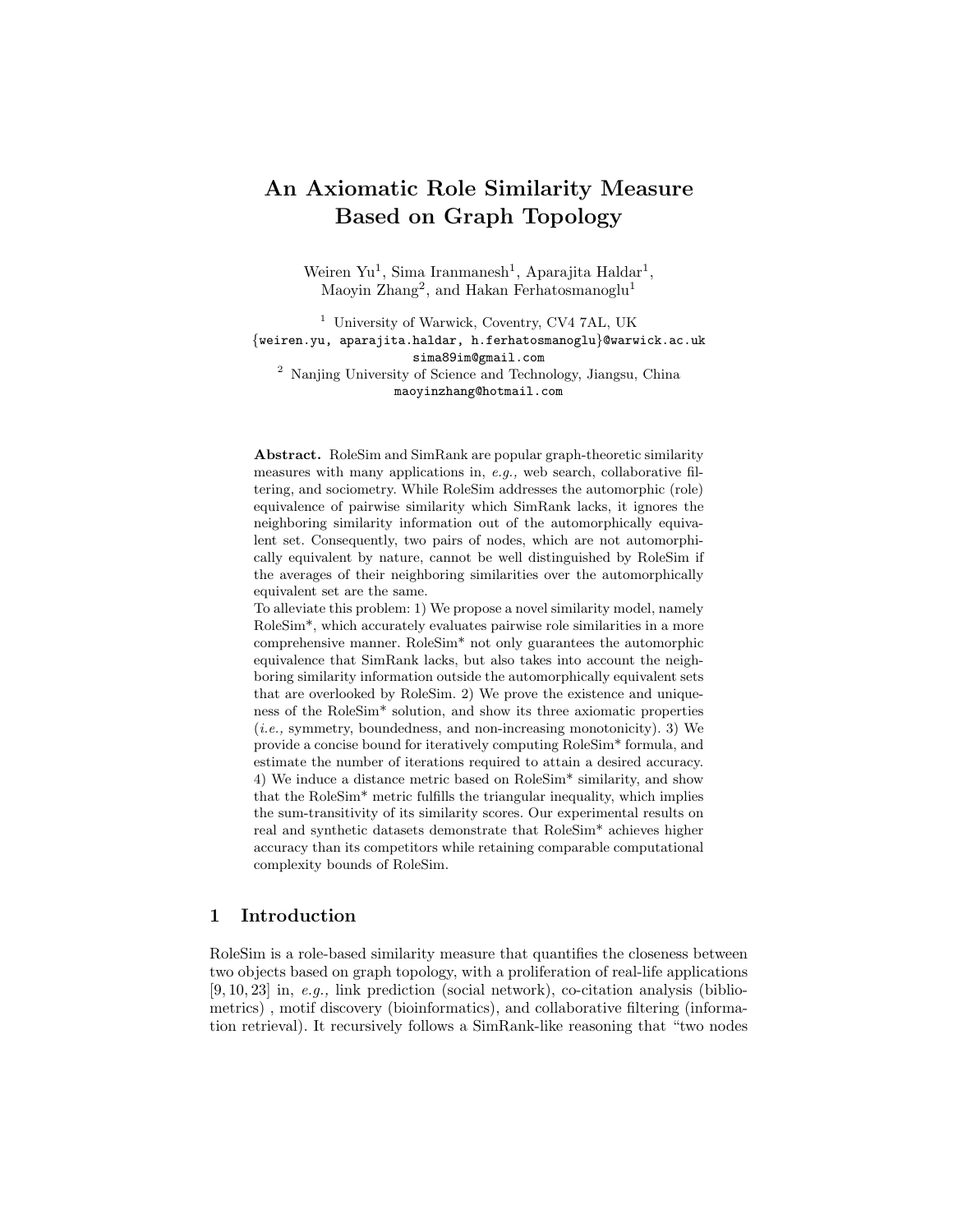are assessed as role similar if they interact with automorphically equivalent sets of in-neighbors". Intuitively, automorphically equivalent nodes in a graph are objects having similar roles that can be exchanged with minimum effect on the graph structure. Similar to the well-known measure SimRank [7], the recursive nature of RoleSim allows to capture the multi-hop neighboring structures that are automorphically equivalent in a network. Unlike SimRank that measures the similarity of two nodes from the paths connecting them, RoleSim quantifies their similarities through the paths connecting their different roles. As a result, two nodes that are disconnected each other will not be considered as dissimilar by RoleSim if they have similar roles. For evaluating similarity score  $s(a, b)$  between nodes a and b, as opposed to SimRank whose similarity  $s(a, b)$  takes the average similarity of all the neighboring pairs of  $(a, b)$ , RoleSim computes  $s(a, b)$  by averaging only the similarities over the maximum bipartite matching of all the neighboring pairs of  $(a, b)$ . This subtle difference enables RoleSim to guarantee the automorphic equivalence, which SimRank lacks, in final scoring results. Therefore, RoleSim has been demonstrated as an effective similarity measure in many real applications. We summarize two of these applications below.

Application 1 (Similarity Search on the Web). Discovering web pages similar to a query page is an important task in information retrieval. In a Web graph, each node represents a web page, and an edge denotes a hyperlink from one page to another. RoleSim can be applied to measure the similarity of two web pages, based on the intuition that "two web pages are role-similar if they are pointed to by the automorphically equivalent sets of their in-neighboring pages". This similarity measure produces more reliable similarity results than the SimRank model [10].

Application 2 (Social Network De-anonymisation). Social network deanonymisation is a method to validate the strength of anonymisation algorithms that protect a user's privacy. RoleSim has been applied to de-anonymise node mappings based on the similarity information between a crawled network and an anonymised one. Based on the observation that "correct mappings tend to have higher similarity scores", RoleSim iteratively evaluates pairwise node similarities between two networks, and captures the reasoning that "a pair of nodes between two networks is more likely to be a correct mapping if their neighbors are correct mappings". RoleSim has demonstrated superior performance as compared with other existing de-anonymization algorithms [23].

Despite its popularity in real-world applications, RoleSim has a major limitation: with the aim to achieve automorphic equivalence, its similarity score  $s(a, b)$ only considers the limited information of the average similarity scores over the automorphically equivalent set *(i.e.,* the maximum bipartite matching) of  $a$ 's and  $b$ 's in-neighboring pairs, but neglects the rest of the pairwise in-neighboring similarity information that is out of the automorphically equivalent set. Consequently, RoleSim does not always produce comprehensive similarity results because two pairs of nodes, which are not automorphically equivalent by nature, should be distinguished from each other even though the average values of their in-neighboring similarities over the set of the maximum bipartite matching are the same, as illustrated in Example 1.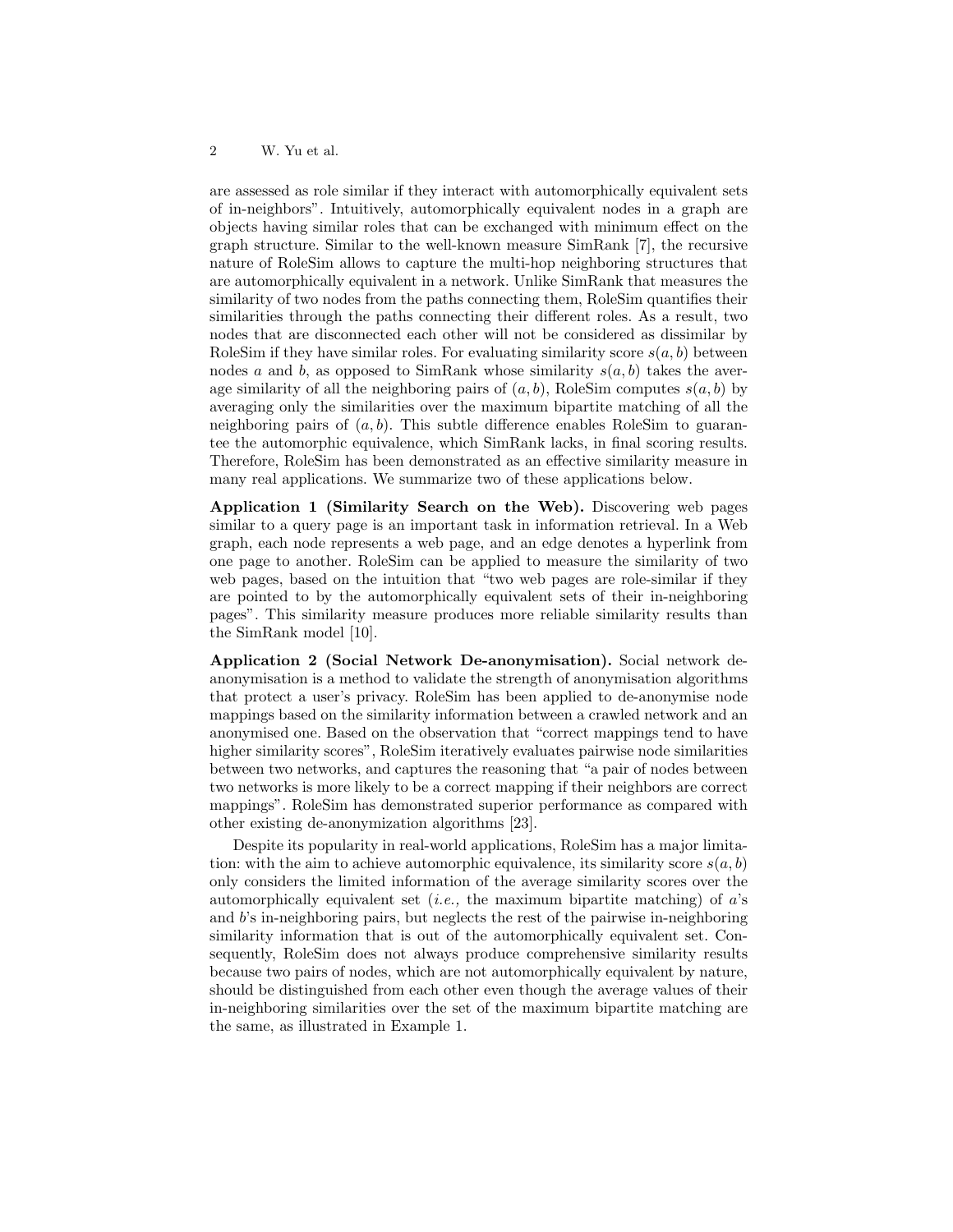

Fig. 1: Limitation of RoleSim  $(RS)$  on a tiny web graph, where node-pairs  $(1, 2)$ and  $(1, 3)$  have the same RoleSim score  $(0.426)$  since RS aggregates only the inneighboring pairs that are automorphically equivalent (colored in green) whose sums are the same  $(0.488 + 0.360 = 0.848)$ , while ignoring the remaining pairs.

Example 1 (Limitation of RoleSim). Consider the web graph  $G$  in Figure 1, where each node denotes a web page, and each edge depicts a hyperlink from one page to another. Using RoleSim, we evaluate pairs of similarities between nodes, as partially illustrated in the 'RS' column of the right table. It is discerned that node-pairs  $(1, 2)$  and  $(1, 3)$  have the same RoleSim similarity values, which is not reasonable. Because node 2 and node 3 are not strictly automorphically equivalent by nature, their similarities with respect to the same query node 1, *i.e.*,  $s(1, 2)$  and  $s(1, 3)$ , should not be the same.

We notice that the main reason why  $s(1,2)$  and  $s(1,3)$  are assessed to be the same by the RoleSim model is that its similarity  $s(a, b)$  considers only the average similarity scores over the maximum bipartite matching, denoted as  $M_{a,b}$ , of  $(a, b)$ 's in-neighboring pairs  $I_a \times I_b$ , where  $I_a$  denotes the in-neighbor set of node  $a$ , and  $\times$  is the Cartesian product of two sets. Thus, the similarity information in the remaining in-neighboring pairs of  $(a, b)$ , *i.e.*,  $I_a \times I_b - M_{a,b}$ , are totally ignored. For example, if unfolding the in-neighboring pairs of  $(1, 2)$ and  $(1,3)$  respectively, we see that, in the gray cells,  $M_{1,2} = \{(4,6), (5,7)\}$ (resp.  $M_{1,3} = \{(4,9), (5,10)\}\)$  is the maximum bipartite matching of  $(1,2)$ 's (resp.  $(1,3)$ 's) in-neighboring pairs  $I_1 \times I_2$  (resp.  $I_1 \times I_3$ ). The sum of the similarity values over  $M_{1,2}$  is  $0.488 + 0.360 = 0.848$ , which is the same as that over  $M_{1,3}$ . Thus, RoleSim cannot distinguish  $s(1, 2)$  from  $s(1, 3)$ .

Example 1 illustrates that, to effectively evaluate  $s(a, b)$ , relying only on the in-neighboring-pairs similarities in the maximum bipartite matching  $M_{a,b}$ (e.g., RoleSim) is not enough. Although RoleSim has the advantage of finding the most influential pairs  $M_{a,b}$  among all the in-neighboring pairs  $I_a \times I_b$  for achieving automorphic equivalence, it completely ignores the similarity information outside  $M_{a,b}$ . For instance in Example 1, there are opportunities to take good advantage of the similarity values in the regions  $I_1 \times I_2 - M_{1,2}$  and  $I_1 \times I_3 - M_{1,3}$  which would be helpful to distinguish  $s(1,2)$  from  $s(1,3)$  further when the average similarities over  $M_{1,2}$  and  $M_{1,3}$  are the same.

Contributions. Motivated by this, our main contributions are as follows:

1) We first propose a novel similarity model, RoleSim\*, which accurately evaluates pairwise role similarities in a more comprehensive fashion. Compared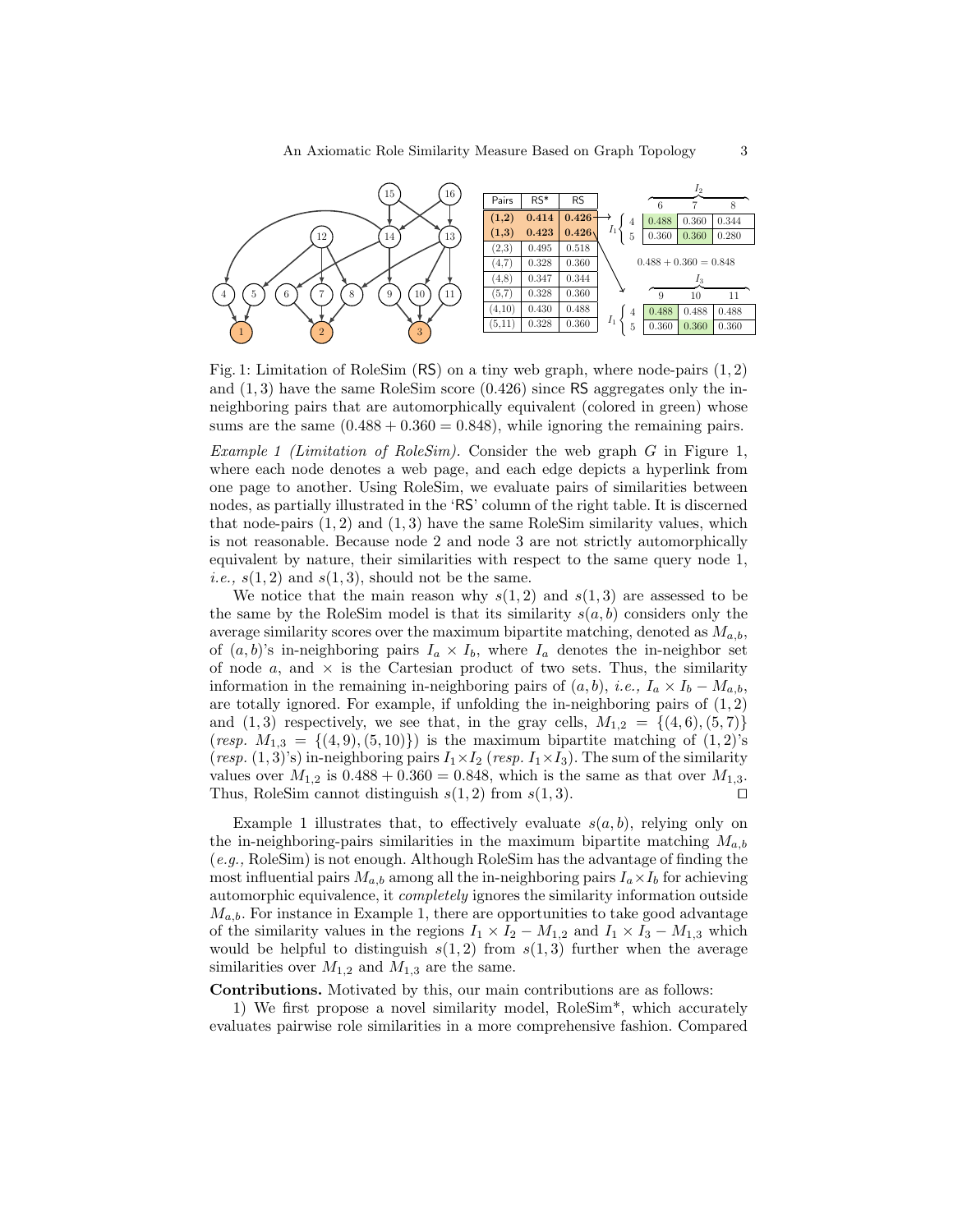with the existing well-known similarity models  $(e.g., \text{ SimRank and RoleSim}),$ RoleSim\* not only guarantees the automorphic equivalence that SimRank lacks, but also takes into consideration the pairwise similarities outside the automorphically equivalent sets that are overlooked by RoleSim. (Section 3.1)

2) We prove the existence and uniqueness of the RoleSim\* solution, and show three key axiomatic properties of RoleSim\*, i.e., symmetry, boundedness, and non-increasing monotonicity of its iterative similarity scores. (Section 3.2)

3) We derive an iterative formula for computing RoleSim\* similarities, and a concise upper bound is obtained, which can estimate the total number of iterations required for attaining a desired accuracy. (Sections 3.3 and 3.4)

4) We induce a distance metric based on our RoleSim\* measure, and rigorously show that the RoleSim\* distance metric fulfills the triangular inequality which other measures (e.g., cosine distance) lack. This implies the sumtransitivity of the RoleSim\* measure. (Section 3.5)

5) We conduct an experimental study to validate the effectiveness of our RoleSim\* model. Our empirical results show that RoleSim\* achieves higher accuracy than the existing competitors  $(e.g., \text{ RoleSim and SimRank})$  while entailing comparable computational complexity bounds of RoleSim. (Section 4)

# 2 Related Work

Graph-based similarity models have been popular since SimRank measure was proposed by Jeh and Windom [7]. SimRank is a node-pair similarity measure, which follows the recursive idea that "two nodes are considered as similar if they are pointed to by similar nodes". Since then, there have been surges of studies focusing on optimization problems to accelerate SimRank computation as the naive SimRank computing method entails quadratic time in the number of nodes. According to assumptions on data updates, recent results can be divided into static algorithms [4, 11, 20, 24, 28, 36, 27, 1, 5, 15, 31], and dynamic algorithms on evolving graphs [34, 25, 12, 22, 8, 18, 30]. According to types of queries, these results are classified into single-source SimRank [8, 11, 24, 34, 18], single-pair SimRank [14, 6], all-pairs SimRank [29, 28, 1, 19], and partial-pairs SimRank [20, 33].

There are many studies on semantic problems of pairwise similarity measures. Various SimRank-like measures have come into play, including C-Rank [26], Sim-Fusion [32], P-Rank [35], RoleSim [9], MatchSim [17], ASCOS [2], SimRank\* [31], CoSimRank [21], SemSim [27]. Among them, RoleSim has stood out as a promising role-based similarity model, due to its elegant intuition that "if two nodes are automorphically equivalent, they should share the same role and their role similarity should be maximal". To speed up the RoleSim computation, an approximate heuristic, named Iceberg RoleSim, was devised to prune small similarity values below a threshold.

Unlike SimRank that takes the average similarity of all the neighboring pairs of  $(a, b)$ , RoleSim computes  $s(a, b)$  by averaging only the similarities over the maximum bipartite matching  $M_{a,b}$ . However, all the similarity information not included in the matching  $M_{a,b}$  is completely ignored by RoleSim. In contrast, our RoleSim\* model can effectively capture these information while guaranteeing automorphic equivalence.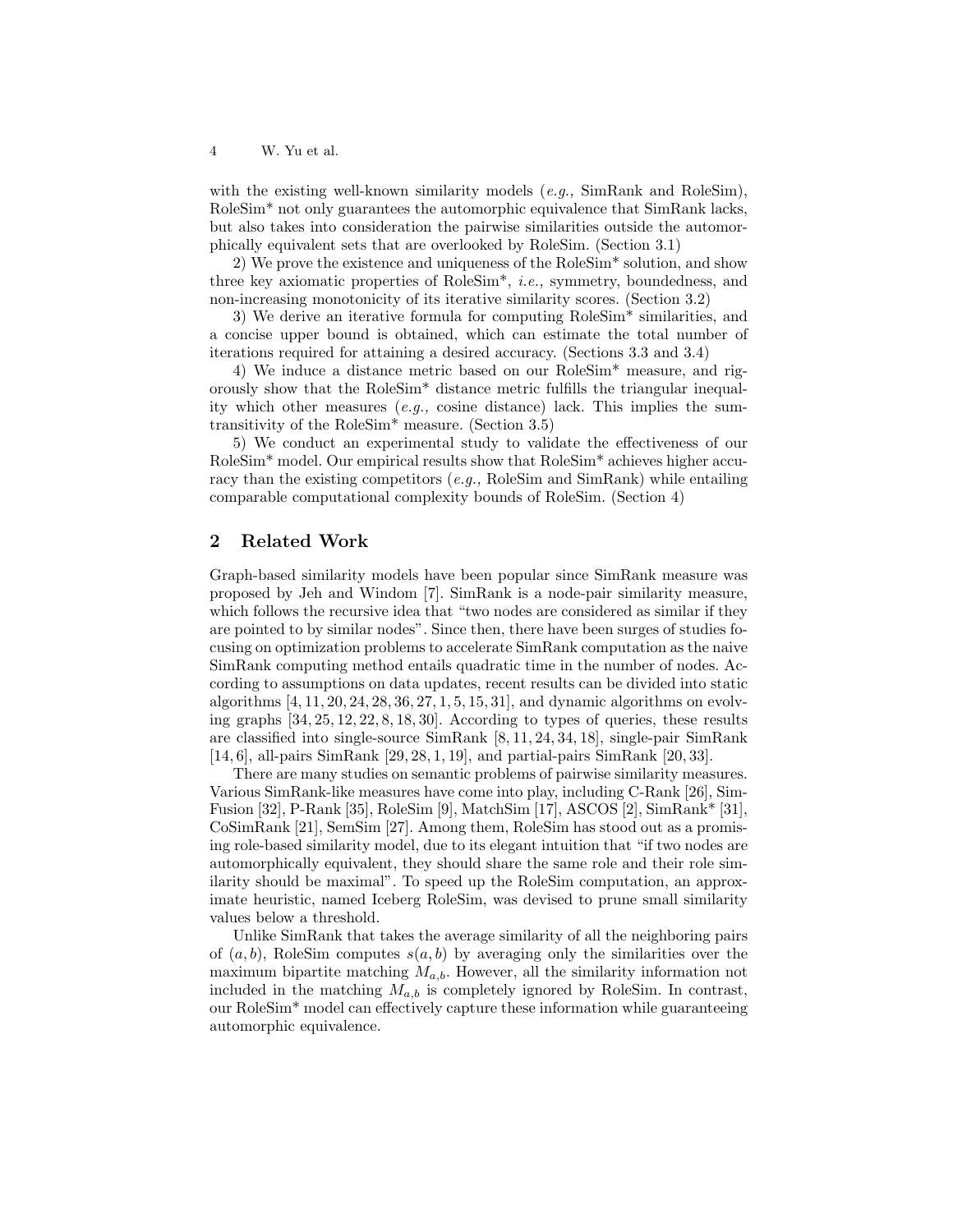There have also been a host of studies on variations of RoleSim [17, 13, 23, 3]. Lin *et al.* [17] introduced MatchSim whose similarity is defined to be the average similarity of  $(a, b)$ 's maximum matched neighbors. It differs from RoleSim in that MatchSim initialises  $s_0(a, b) = 1$  if  $a = b$ , and 0 otherwise, whereas RoleSim initialises all  $s_0(*,*) = 1$ . As a result, MatchSim scores do not guarantee automorphic equivalence. Li et al. [13] proposed CentSim, a centrality based role similarity measure, which compares the centrality values of two nodes to evaluate their similarity. This measure employs several types of centralities including PageRank, Degree and Closeness for each node, and considers the weighted average of them for evaluating CentSim scores. Recently, Shao et al. [23] introduced RoleSim++, an extension of RoleSim, which considers both incoming and outgoing neighbors in a digraph for social network de-anonymisation. It employs a novel matching algorithm, called NeighborMatch, to find matching for inner and outer neighbors, respectively. Furthermore, a threshold based version, α-RoleSim++, is proposed to eliminate tiny scores for speedup further. Most recently, Chen et al. [3] suggest a scalable model, StructSim, with an efficient BinCount matching algorithm and present a hierarchical scheme, which achieves a more efficient role similarity computation.

# 3 RoleSim\*

#### 3.1 RoleSim\* Formulation

The central intuition underpinning RoleSim\* follows a recursive concept that "two distinct nodes are assessed to be similar if they

- 1. mainly interact with the automorphically equivalent sets of in-neighbors, and 2. are in-linked by similar nodes that are out of automorphically equivalent sets.
- 

The starting point for this recursion is to assign each pair of nodes a similarity score 1, meaning that initially no pairs of nodes are thought of to be more (or less) similar than others.

Notations. Before illustrating the mathematical definition to reify the RoleSim\* intuition, we introduce the following notations.

Let  $G = (V, E)$  be a directed graph with a set of nodes V and a set of edges E. Let  $I_a$  be all in-neighbors of node a, and  $|I_a|$  the cardinality of the set  $I_a$ . For a pair of nodes  $(a, b)$  in G, we denote by  $I_a \times I_b = \{(x, y) \mid \forall x \in I_a \text{ and } \forall y \in I_b \}$  all in-neighboring pairs of  $(a, b)$ , and  $s(a, b)$  the RoleSim<sup>\*</sup> similarity score between nodes a and b. Using  $I_a \times I_b$  and  $s(a, b)$ , we define a weighted complete bipartite graph, denoted by  $K_{|I_a|,|I_b|} = (I_a \cup I_b, I_a \times I_b)$ , with each edge  $(x, y) \in I_a \times I_b$ carrying the weight  $s(a, b)$ . We denoted by  $M_{a,b} \ (\subseteq I_a \times I_b)$  the maximum weighted matching in bipartite graph  $K_{|I_a|,|I_b|}$ .

*Example 2.* Recall digraph  $G$  in Figure 1. For nodes 1 and 2, their in-neighbors sets are  $I_1 = \{4, 5\}$  and  $I_2 = \{6, 7, 8\}$ , respectively. The set of all in-neighboring pairs of  $(1, 2)$  is  $I_1 \times I_2 = \{(4, 6), (4, 7), (4, 8), (5, 6), (5, 7), (5, 8)\}.$  The maximum matching of bipartite graph  $(I_1 \cup I_2, I_1 \times I_2)$  is  $M_{1,2} = \{(4,6), (5,7)\}$  (bold). □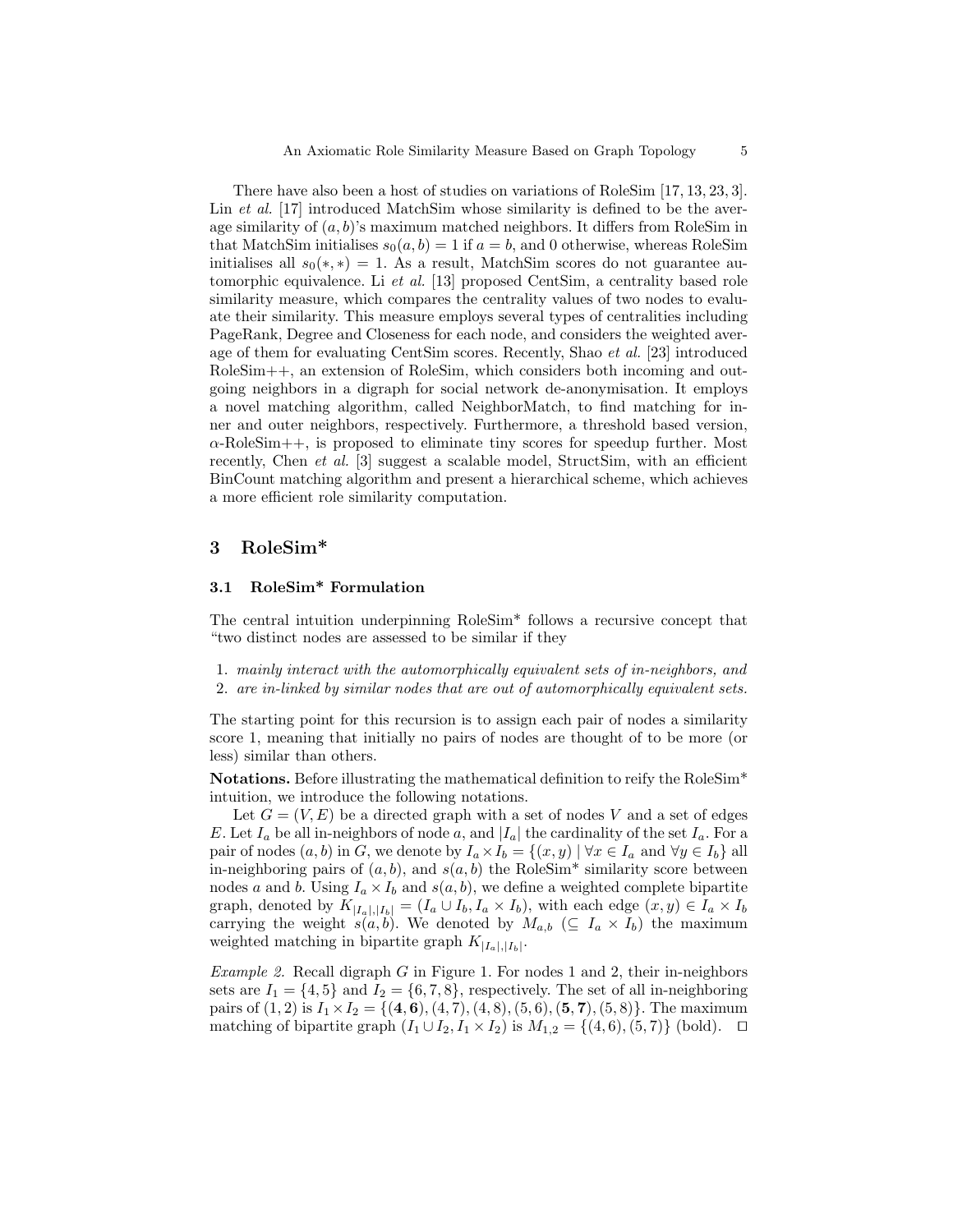|           | Symbol Description                                                                              |
|-----------|-------------------------------------------------------------------------------------------------|
| G         | directed graph $G = (V, E)$ with a set nodes V and a set of edges E                             |
| $I_a$     | all in-neighbors of node $a$ in $G$                                                             |
| $ I_a $   | cardinality of the set $I_a$ ( <i>i.e.</i> , the number of nodes in $I_a$ )                     |
| $M_{a,b}$ | maximum weighted matching in bipartite graph $K_{ I_a , I_b } = (I_a \cup I_b, I_a \times I_b)$ |
| s(a,b)    | $RoleSim*$ similarity score between nodes a and b                                               |
| $\beta$   | damping factor $(0 < \beta < 1)$                                                                |
| $\lambda$ | relative weight that balances similarities inside and outside $M_{a,b}$ $(0 < \lambda < 1)$     |
| K         | total number of iterations                                                                      |
|           | $\pi$ ii in the case of ii                                                                      |

Table 1: Description of Main Symbols

Other notations frequently used throughout this paper are listed in Table 1. RoleSim\* Formula. Based on our aforementioned intuition, we formally formulate the RoleSim\* model as follows:

Part 1: average similarity over maximum matching 
$$
M_{a,b}
$$
  
\n
$$
s(a,b) = \beta \times \left(\lambda \times \frac{1}{|I_a| + |I_b| - |M_{a,b}|} \sum_{(x,y) \in M_{a,b}} s(x,y)\right)
$$
\n
$$
+ (1 - \lambda) \times \frac{1}{|I_a| \times |I_b| - |M_{a,b}|} \sum_{(x,y) \in (I_a \times I_b) - M_{a,b}} s(x,y) + (1 - \beta)
$$
\nPart 2: average similarity over  $(I_a \times I_b) - M_{a,b}$  (1)

In Eq.(1), for every pair of nodes  $(a, b)$ , the set of their in-neighboring pairs,  $I_a \times I_b$ , is split into two subsets:  $I_a \times I_b = M_{a,b} \cup (I_a \times I_b - M_{a,b})$ . As a result, the definition of RoleSim\* consists of two parts: Part 1 is the average similarity over maximum matching  $M_{a,b}$ , indicating the contribution from  $(a, b)$  interacting with the automorphically equivalent set,  $M_{a,b}$ , of  $(a, b)$ 's in-neighbors pairs. Part 2 is the average similarity over  $(I_a \times I_b) - M_{a,b}$ , corresponding to the contribution from  $(a, b)$  being pointed to by the rest of  $(a, b)$ 's in-neighbors pairs out of automorphically equivalent set  $M_{a,b}$ . The relative weight of Part 1 and 2 is balanced by a user-controlled parameter  $\lambda \in [0,1]$ .  $\beta$  is a damping factor between 0 and 1, which is often set to 0.6 or 0.8, implying that similarity propagation made with distant in-neighbors is penalised by an attenuation factor  $\beta$  across edges. When  $I_a$  (or  $I_b$ ) =  $\emptyset$ , which implies the maximum matching  $M_{a,b} = \emptyset$ , we define Part 1 and Part 2= 0 in order to avoid the denominators of the fraction in Part 1 and 2 being zeros.

**Fixed-Point Iteration.** To solve RoleSim<sup>\*</sup> similarity  $s(a, b)$  in Eq.(1), we adopt the following fixed-point iterative scheme:

$$
s_0(a, b) = 1 \qquad (\forall a, b)
$$
\n
$$
s_{k+1}(a, b) = \beta \times \left(\frac{\lambda}{|I_a| + |I_b| - |M_{a,b}|}\sum_{(x, y) \in M_{a,b}} s_k(x, y)\right)
$$
\n
$$
+ \frac{1 - \lambda}{|I_a| \times |I_b| - |M_{a,b}|}\sum_{(x, y) \in (I_a \times I_b) - M_{a,b}} s_k(x, y)\right) + (1 - \beta) \quad (3)
$$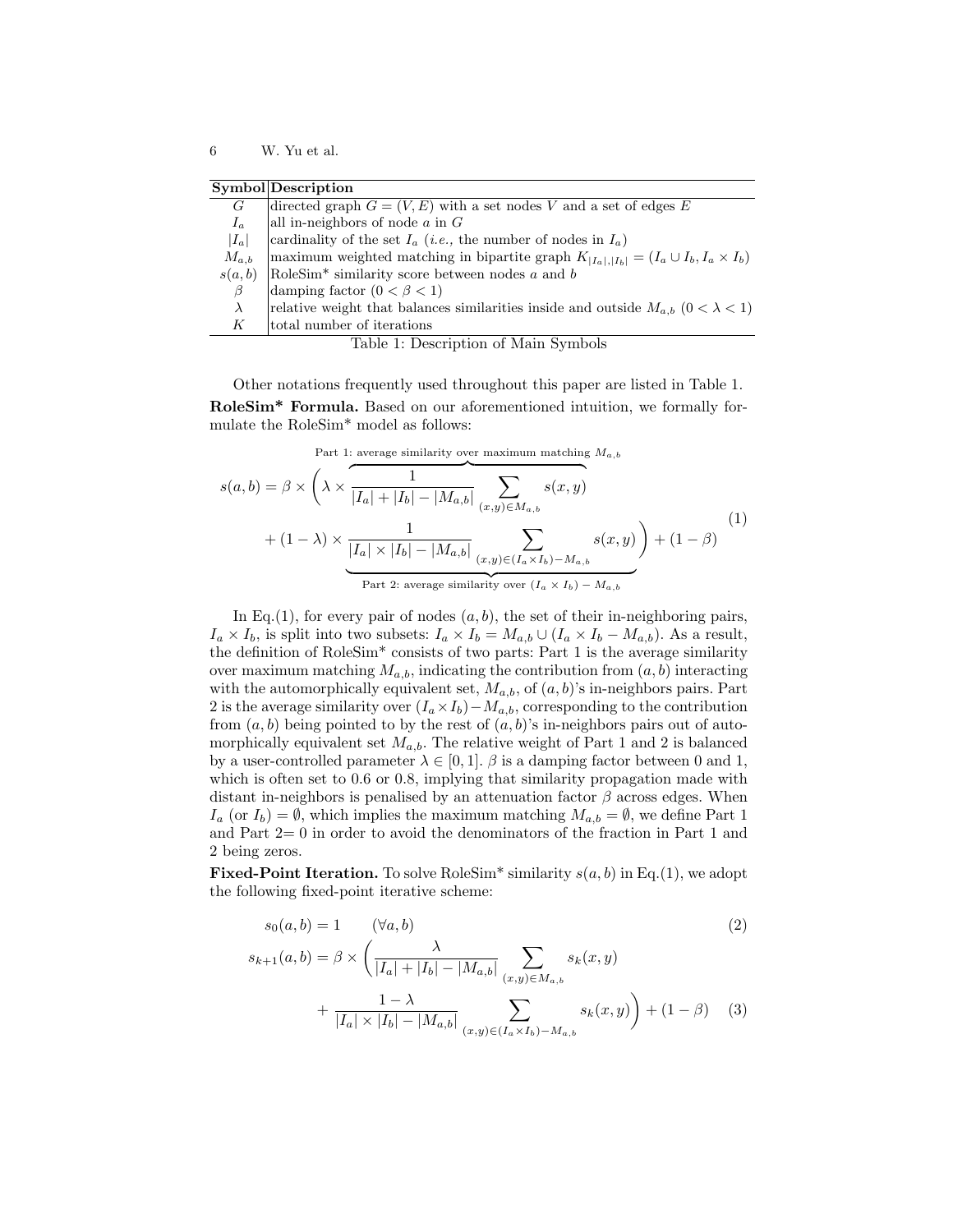where  $s_k(a, b)$  denotes the RoleSim<sup>\*</sup> score between nodes a and b at iteration k. Based on Eqs. $(2)$  and  $(3)$ , we can iteratively compute all pairs of similarity scores  $s_{k+1}(*,*)$  from those at the last iteration  $s_k(*,*)$ . The fixed-point scheme in Eqs.(2) and (3) implies an iterative algorithm for RoleSim\* computation, which requires  $O(K|E|^2)$  time to compute  $|V|^2$  node-pairs for K iterations.

Threshold-Based RoleSim\*. To accelerate RoleSim\* computation in Algorithm 1, we notice that there are a significant number of node pairs whose iterative similarity values  $s_k(*,*)$  are very close to their convergent scores  $s(*,*)$  and thus will not change much in subsequent iterations. We eliminate such pairs from unnecessary iterative computations, based on Cauchy Convergence Criterion:

$$
\lim_{k \to +\infty} s_k(*,*) = s(*,*) \Leftrightarrow \exists \delta \quad s.t. \quad |s_k(*,*) - s_{k+1}(*,*)| < \delta
$$

Hence, we propose the following threshold-based RoleSim<sup>\*</sup> model, where  $\delta$  is a user-controlled threshold, which is a speed-accuracy trade-off.

$$
s_0^{\delta}(a,b) = 1
$$
  

$$
s_k^{\delta}(a,b) = \begin{cases} s_k^{\delta}(a,b) & \text{if } s_{k-1}^{\delta}(a,b) - s_k^{\delta}(a,b) < \delta \\ 1 - \beta & \text{if } s_k^{\delta}(a,b) < (1 - \beta) + \delta \\ \beta \times \left( \frac{\lambda}{|I_a| + |I_b| - |M_{a,b}|} \sum_{(x,y) \in M_{a,b}} s_k^{\delta}(x,y) \right) & \text{otherwise} \\ + \frac{1 - \lambda}{|I_a| \times |I_b| - |M_{a,b}|} \sum_{(x,y) \in (I_a \times I_b) - M_{a,b}} s_k^{\delta}(x,y) \right) + (1 - \beta)
$$

#### 3.2 Axiomatic Properties for RoleSim\* Iterative Similarity

Based on the definition of iterative similarity  $s_k(a, b)$  in Eqs.(2) and (3), we next show three axiomatic properties of RoleSim\*, i.e., symmetry, boundedness, and non-increasing monotonicity, based on the following theorem.

**Theorem 1.** The iterative RoleSim<sup>\*</sup> { $s_k(a, b)$ } in Eqs.(2) and (3) have the following key properties: for any node pair  $(a, b)$  and each iteration  $k = 0, 1, \dots$ ,

- 1. (Symmetry)  $s_k(a, b) = s_k(b, a)$
- 2. (Boundedness)  $1 \beta \leq s_k(a, b) \leq 1$
- 3. (Monotonicity)  $s_{k+1}(a, b) \leq s_k(a, b)$

Theorem 1 indicates that, for every iteration  $k = 0, 1, 2, \dots, \{s_k(a, b)\}\$ is a bounded symmetric scoring function. Moreover, as  $k \to \infty$ , it can be readily verified that the exact solution  $s(a, b)$  also is a bounded symmetric measure, which is similar to SimRank and RoleSim. In comparison, other measures (e.g., Hitting Time and Random Walk with Restart) are asymmetric ones.

#### 3.3 Existence & Uniqueness

It is worth mentioning that, as opposed to SimRank whose iterative similarity is non-decreasing between 0 and 1 w.r.t. k, RoleSim<sup>\*</sup> similarity is non-increasing between  $1 - \beta$  and 1. The bounded non-increasing property of RoleSim<sup>\*</sup> guarantees the existence and uniqueness of its exact solution  $s(a, b)$ , as shown below: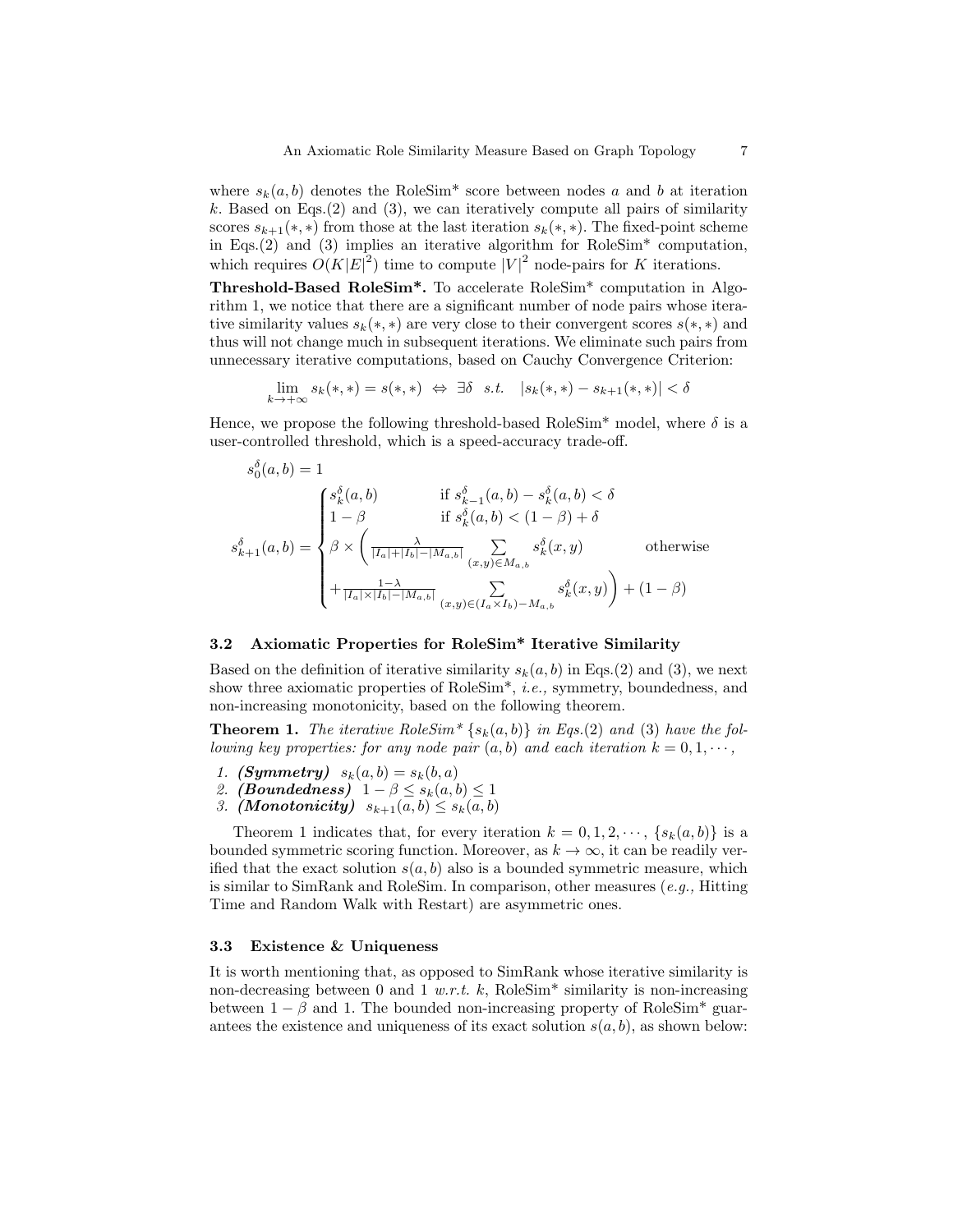Theorem 2 (Existence and Uniqueness). There always exists a unique solution  $s(a, b)$  (i.e., the exact RoleSim score) to Eqs.(2) and (3) such that the iterative RoleSim similarity  $\{s_k(a, b)\}\$ converges to it, i.e.,  $\lim_{k\to\infty} s_k(a, b) = s(a, b)$ .

#### 3.4 Accuracy Estimation

Having proved the existence and uniqueness of the exact RoleSim\* solution, we are now ready to investigate the error bound of the difference between the k-th iterative similarity  $s_k(a, b)$  and exact one  $s(a, b)$ . In virtue of the non-increasing monotonicity of  $\{s_k(a, b)\}\)$ , one can readily show that the exact  $s(a, b)$  is the lower bound of all the iterative similarities  $\{s_k(a, b)\}, i.e., s_k(a, b) \geq s(a, b)$  ( $\forall k$ ). The following theorem further provides a concise upper bound to measure the closeness between  $s_k(a, b)$  and  $s(a, b)$ .

**Theorem 3 (Iterative Error Bound).** For every iteration number  $k = 0, 1, 2, \dots$ , the difference between  $s_k(a, b)$  and  $s(a, b)$  is bounded by

$$
s_k(a,b) - s(a,b) \le \beta^{k+1} \qquad (\forall a, b) \tag{4}
$$

Theorem 3 derives a concise exponential upper bound for the difference between the k-th iterative similarity  $s_k(a, b)$  and exact  $s(a, b)$ . Combining this bound with the non-increasing monotonicity  $s_k(a, b) \geq s(a, b)$ , we can obtain that the k-th iterative error  $s_k(a, b) - s(a, b)$  is between 0 and  $\beta^{k+1}$ . Moreover, Theorem 3 also implies that, given desired accuracy  $\epsilon > 0$ , the total number of iterations required for computing RoleSim<sup>\*</sup> similarity is  $K = \lceil \log_\beta \epsilon \rceil$ .

#### 3.5 "Sum-Transitivity" of RoleSim\* Similarity

In this section, we investigate the transitive property of the proposed RoleSim\* similarity measure. Intuitively, when a similarity measure  $s(*, *)$  fulfils the transitive property, it means that, for any three nodes  $a, b, c$  in the graph, if a is similar to b and b is similar to c, it implies that a is likely to be similar to c. The transitivity feature is useful in many real applications, e.g., for predicting and recommending links in a graph.

To study the transitive property of RoleSim<sup>\*</sup>, let us induce a distance  $d(a, b) :=$  $1 - s(a, b)$  from the RoleSim<sup>\*</sup> measure. Due to  $s(*, *) \in [1 - \beta, 1]$ , the distance  $d(*, *)$  is between 0 and  $\beta$ . In what follows, we will show that  $d(*, *)$  satisfies the triangular inequality, which is an indication of  $s(*, *)$  transitivity.

We first show the following lemma, which is needed for further proof of RoleSim\* triangular inequality.

**Lemma 1.** Let  $s_k(*,*)$  be the k-th iterative RoleSim<sup>\*</sup> similarity to Eqs.(2) and (3). For any three nodes a, b, c in a graph, if  $s_k(a, b) + s_k(b, c) - s_k(a, c) \leq 1$  holds at iteration k, the following inequalities holds:

$$
P_1 := \frac{\sum_{(x,y)\in M_{a,b}} s_k(x,y)}{|I_a| + |I_b| - |M_{a,b}|} + \frac{(y,z)\in M_{b,c}}{|I_b| + |I_c| - |M_{b,c}|} - \frac{(x,z)\in M_{a,c}}{|I_a| + |I_c| - |M_{a,c}|} \le 1 \quad (5)
$$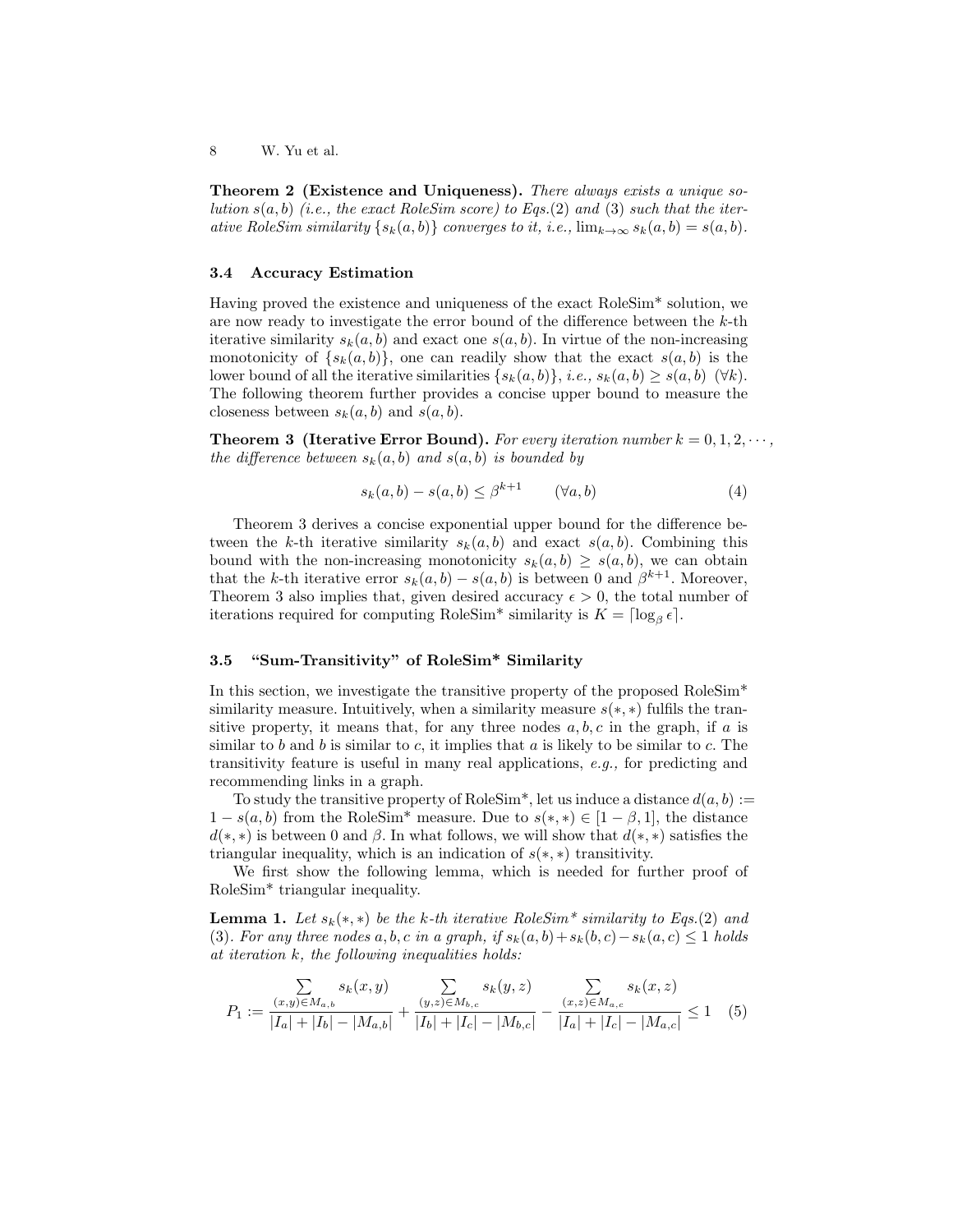An Axiomatic Role Similarity Measure Based on Graph Topology 9

$$
P_2 := \frac{\sum s_k(x, y)}{|I_a| \times |I_b| - |M_{a,b}|} + \frac{(y, z) \in (I_b \times I_c) - M_{b,c}}{|I_b| \times |I_b| - |M_{a,b}|} + \frac{(y, z) \in (I_b \times I_c) - M_{b,c}}{|I_b| \times |I_c| - |M_{b,c}|} - \frac{(x, z) \in (I_a \times I_c) - M_{a,c}}{|I_a| \times |I_c| - |M_{a,c}|} \le 1 \tag{6}
$$

Leveraging Lemma 1, we are now ready to show the sum-transitivity of the RoleSim\* similarity distance, which is the main result in this subsection:

**Theorem 4.** The RoleSim<sup>\*</sup> similarity  $s(a, b)$  defined by Eq.(1) satisfies the following "sum-transitive" property: Let  $d(a, b) := 1 - s(a, b)$  be the closeness between nodes a and b. Then, for any three nodes a, b, c in a graph, the following triangular inequality holds, i.e.,

$$
d(a,b) + d(b,c) \ge d(a,c) \tag{7}
$$

# 4 Experimental Evaluation

### 4.1 Experimental Settings

Datasets. We use both real and synthetic datasets, as illustrated below:

| Datasets  | Abbr.  | $\#Node\text{-Pairs}$   $\#Nodes$   $\#Edges$    Type |       |                              |
|-----------|--------|-------------------------------------------------------|-------|------------------------------|
| Amazon    | (AMZ)  | 25, 867, 396                                          | 5,086 | $8,970$   Directed           |
| DBLP      | (DBLP) | 5, 626, 384                                           | 2,372 | 7,106 $\parallel$ Undirected |
| Synthetic | (SYN)  | 4,000,000                                             | 2,000 | $5,481$ Undirected           |

- $-$  Amazon. A co-purchasing digraph crawled from *Customers Who Bought This* Item Also Bought feature of Amazon<sup>3</sup>. Each node is a product, and edge  $i \rightarrow j$  means that product j appears in the frequent co-purchasing list of i.
- DBLP. A collaboration (undirected) graph taken from DBLP bibliography.<sup>4</sup> We extract a co-authorship subgraph from six top conferences in computer science (SIGMOD, VLDB, PODS, KDD, SIGIR, ICDE) during 2018–2020. If two authors (nodes) co-authored a paper, there is an edge between them.
- Synthetic. A random scale-free graph with a power-law degree distribution, generated by GenRndPowerLaw function in C++ SNAP Library.<sup>5</sup>

All experiments are conducted on a PC with Intel Core i7-10510U 2.30GHz CPU and 16GB RAM, using Windows 8 Professional 64-bit. Each experiment is repeated 5 times and the average is reported.

Compared Algorithms. We implemented all the following algorithms in VC++:

| Models             | Abbr. | $\parallel$ Description                                                         |
|--------------------|-------|---------------------------------------------------------------------------------|
| $RoleSim*$         | (RS*) | $\parallel$ our proposed RoleSim <sup>*</sup> model in Algorithm 1.             |
| SimRank            | (SR)  | $\parallel$ a pairwise similarity model proposed by Jeh and Widom [7].          |
| MatchSim           | (MS)  | a similarity model relying on the matched neighbors of node pairs [16].         |
| RoleSim            | (RS)  | $\ $ a model that guarantees the automorphically equivalence of nodes [9].      |
| $RoleSim++ (RS++)$ |       | an enhanced RoleSim that considers both in- and out-neighbors [23].             |
| CentSim            | (CS)  | $\ $ a similarity model that compares the centrality values of node pairs [13]. |

<sup>3</sup> www.amazon.co.uk

 $4$  www.informatik.uni-trier.de/ $\degree$ ley/db/

<sup>5</sup> https://snap.stanford.edu/data/index.html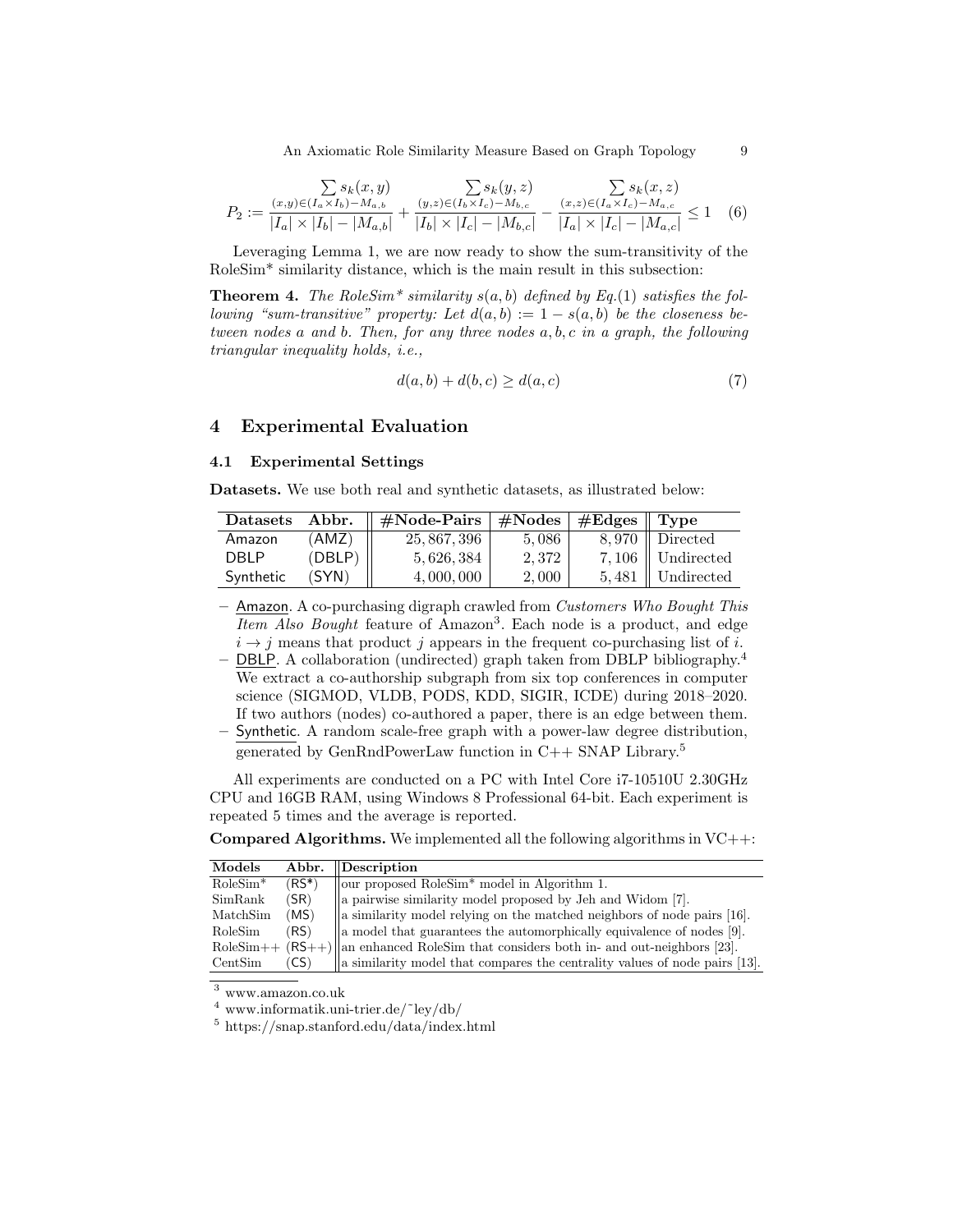

Fig. 2: Effect of Sampling Ratio  $(\eta)$  and Weight  $(\lambda)$  on Ranking Quality (DBLP)



Fig. 3: Effect of Sampling Ratio  $(\eta)$  and Weight  $(\lambda)$  on Ranking Quality (AMZ)

Parameters. We use the following parameters as default: (a) damping factor  $\beta = 0.8$ , (b) relative weight  $\lambda = 0.7$ , (c) total number of iterations  $K = 4$ .

Semantic Evaluation. We design an unsupervised evaluation setting to quantify the effectiveness of the similarity measures in preserving self-similarity under different conditions. In particular, we study the effect of sampling the immediate neighborhood of a query point on similarity scores in RoleSim\* compared with SimRank and RoleSim. Consider a single query node q. In our experiment, we create a node q' and add it to the graph. We connect  $q'$  to some proportion  $(\eta)$ of the total number of neighbors of  $q$ , and hereby refer to  $q'$  as the "sampled" clone". The similarity scores of  $q$  to all other points in the graph are computed using SimRank, RoleSim, and RoleSim\*. We evaluate how much the relative similarities are preserved when different measures are used. We vary  $\eta$  in  $q'$ with step size 0.25 (and ensuring no orphaned nodes), and additionally consider  $\lambda = 0.0, 0.3, 0.5, 0.7, 1.0$  for RoleSim<sup>\*</sup>. Our results are aggregated over 20 queries on DBLP and AMZ graphs respectively, where query nodes are chosen as having high degree of neighbors.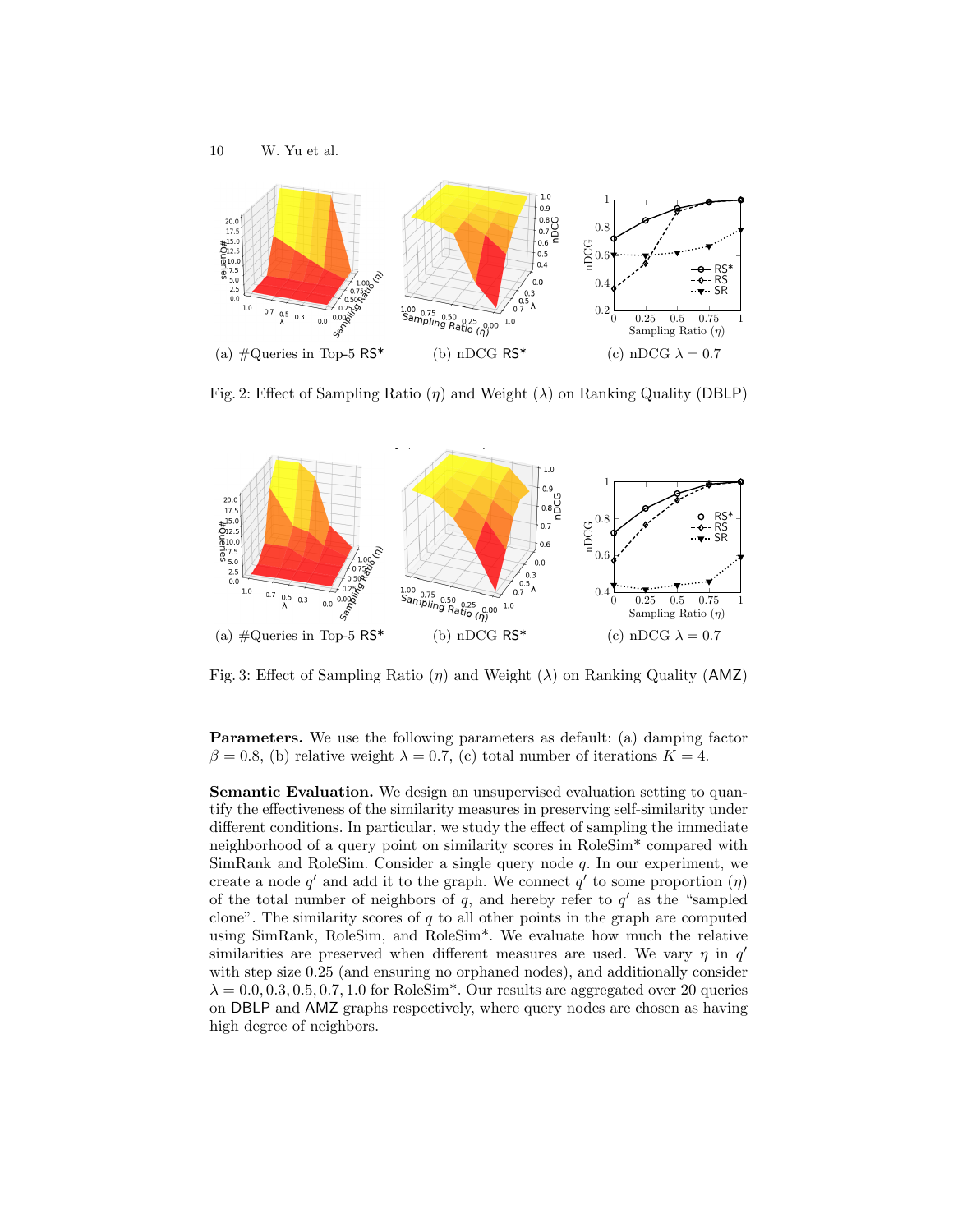| #                       | $RS^*(\lambda = 0.6)$   | $RS^*(\lambda = 0.8)$ | <b>RS</b>                         | SR            |
|-------------------------|-------------------------|-----------------------|-----------------------------------|---------------|
|                         | Nitesh V. Chawla Xia Hu |                       | Xia Hu                            | Yuan Fang     |
| 2                       | Danai Koutra            |                       | Nitesh V. Chawla Nitesh V. Chawla | Chenwei Zhang |
| 3                       | Yanjie Fu               | Yanjie Fu             | Yanjie Fu                         | Nan Du        |
| 4                       | <b>Jure Leskovec</b>    | <b>Jure Leskovec</b>  | Huan Liu                          | Wei Fan       |
| 5                       | Haifeng Chen            | Danai Koutra          | Jure Leskovec                     | Lichao Sun    |
| 6                       | Xia Hu                  | Haifeng Chen          | Haifeng Chen                      | Weiran Huang  |
| 7                       | Xing Xie                | Xing Xie              | Danai Koutra                      | Jianxin Ma    |
| 8                       | Xiangnan He             | Xiangnan He           | Xing Xie                          | Xinyue Liu    |
| 9                       | Di Niu                  | Di Niu                | Xiangnan He                       | Binbin Hu     |
| 10                      | Jennifer G. Dy          | Huan Liu              | Fenglong Ma                       | Daixin Wang   |
|                         |                         | .                     |                                   |               |
| 28                      | Huan Liu                | Dawei Yin             | Di Wu                             | Ning Wu       |
| .                       |                         |                       | .                                 | .             |
| 89                      | Xiang Li                | Han Zhu               | Qinyong Wang                      | Huan Liu      |
| $\cdot$ $\cdot$ $\cdot$ |                         | .                     |                                   | .             |
|                         | $350$  Mao Yang         | Houdong Hu            | Xi (Stephen) Chen Jure Leskovec   |               |

An Axiomatic Role Similarity Measure Based on Graph Topology 11

Table 2: Similarity rankings for "Philip S. Yu" on DBLP co-authorships data

#### 4.2 Experimental Results

Semantic Accuracy. We first count the number of queries where the sampled clone q' appears in the top-k  $(k = 1, 5, 10)$  similar nodes to query q for RoleSim<sup>\*</sup>. Intuitively, this studies how much structural information is gleaned about a query node. Figure 2(a) presents the number of such queries out of 20 on the undirected DBLP graph, considering top-5 similarity scores. Other top- $k$  plots are omitted, but show that with increasing  $k$  for a given sampling proportion there are more such queries even at lower  $\lambda$ .

Next, we test the impact of sampling  $\eta$  and  $\lambda$  on ranking quality in RoleSim<sup>\*</sup>. We plot the average ranking quality (normalized discounted cumulative gain (nDCG)), considering top-100 similar nodes of the sampled clone and comparing this to the baseline original query. We observe that the trend (with respect to  $\eta$ ) seen in Figure 2(b) and Figure 3(b) for  $\lambda = 1$  resembles that for RoleSim, and the trend for  $\lambda = 0.5$  is close to that for SimRank.

Finally, we consider a fixed value of  $\lambda = 0.7$  and confirm that the RoleSim<sup>\*</sup> has higher ranking quality compared to SimRank and RoleSim, with respect to the average nDCG. Figure  $2(c)$  with undirected DBLP graph shows that RoleSim<sup>\*</sup> produces a more consistent nDCG even with small  $\eta$ . For the directed AMZ graph in Figure 3(c) too, RoleSim shows significant improvement at lower sampling, and the performance of SimRank is negatively affected throughout, while RoleSim<sup>\*</sup> remains stable.

Qualitative Case Study. Table 2 compares the similarity ranking results from three algorithms (SR, RS and RS\*) for retrieving top-10 most similar authors  $w.r.t.$  query "Philip S. Yu" on DBLP. From the results, we see that the top rankings of RS\* are similar to RS, highlighting its capability to effectively capture automorphic equivalent neighboring information. For instance, "Jure Leskovec" is top-ranked in RS\* list. This is reasonable because he and "Philip S. Yu" have similar roles - they are both Professors in Computer Science with close research expertise (e.g., knowledge discovery, recommender systems, commonsense reasoning). However, the rankings of RS\* are different from those of RS. For example, "Jure Leskovec" is ranked  $350^{\text{th}}$  by SR, but  $4^{\text{th}}$  by RS\* and RS.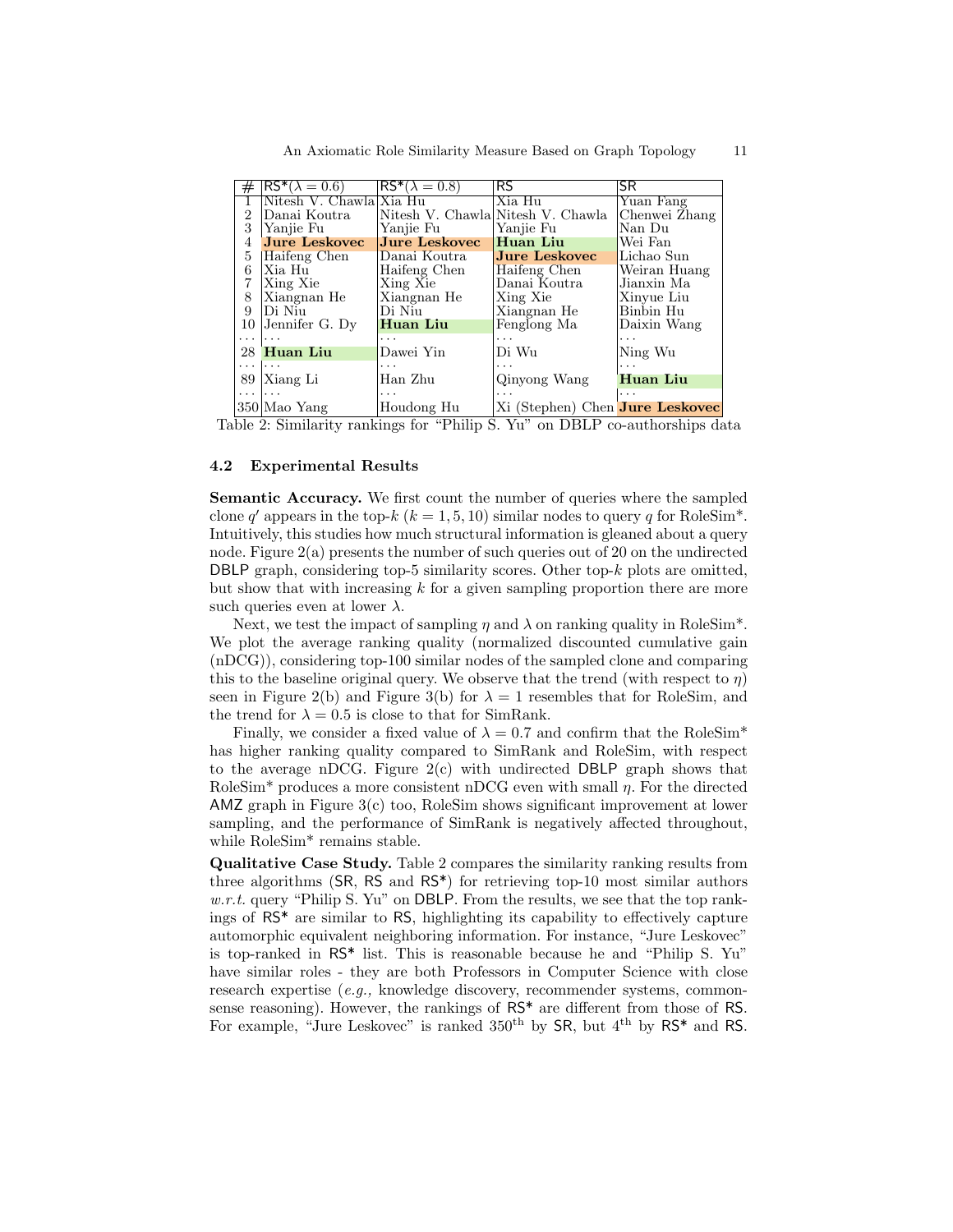

Fig. 4: Elapsed Time Comparison for Different Threshold-Based RS\*

This is because SimRank can only capture connected paths between two authors while ignoring their automorphic equivalent structure. "Jure Leskovec" has rare collaborations with "Philip S. Yu", both direct and indirect, thus leading to a low SimRank score.

To evaluate RS<sup>\*</sup> further, we choose two different values for  $\lambda \in \{0.6, 0.8\}$  to show how RS<sup>\*</sup> ranking results are perturbed w.r.t.  $\lambda$ . From the results, we notice that, when  $\lambda$  is varied from 0.6 to 0.8, nodes with small SR scores (e.g., "Jure Leskovec") exhibit a stable position in  $RS^*$  ranking, whereas nodes having higher SR scores (e.g., "Huan Liu") have a substantial change. This conforms with our intuition because "Huan Liu"'s collaboration with "Philip S. Yu" is closer than "Jure Leskovec"'s, and RS\* is able to capture both connectivity and automorphic equivalence of two authors using a balanced weight  $\lambda$ . Thus, compared with "Jure Leskovec", "Huan Liu" who has higher SimRank value with "Philip S. Yu" is more sensitive to  $\lambda$  change, as expected.

**Computational Time.** Figure  $4(a)$  compares the computational time of six algorithms (RS\*, RS, MS, RS++, CS, SR) on various datasets (AMZ, DBLP, SYN), respectively. We notice that, on each dataset, RS\* has comparable computational time to RS and MS. This implies that RS\* achieves high accuracy without sacrificing running speed. In addition, RS\*, RS, and MS are 2–4 times faster than  $RS++$ . This is because  $RS^*$  need to find two maximum bipartite matchings for both in- and out-neighboring pairs, as opposed to RS\* that involves the computation of only one matching. SR is slightly slower than RS\*. This is consistent with our analysis as SR simply takes the average of all similarities of the inneighboring pairs without the need to find the maximum bipartite matching. CS achieves the fastest speed since it simply assesses a node-pair similarity by aggregating their centrality values, thereby leading to low accuracy.

Figures 4(b) and 4(c) show the effect of iteration number k and threshold  $\delta$ on the running time of RS\* on DBLP and AMZ, respectively. For each dataset, we vary  $\delta$  from 0 to 0.05. When  $\delta = 0$ , it reduces to RS<sup>\*</sup> algorithm. From the results on both datasets, we discern that, for each fixed  $\delta$ , the running time of threshold-based RS<sup>\*</sup> increases as k grows. When  $\delta$  becomes larger, the growth rate of RS<sup>\*</sup> time tends to be sublinear. For example, when  $\delta = 0.05$  on DBLP, only after  $k = 5$  iterations, the increasing time of threshold-based  $RS^*$  has leveled off. In contrast, when  $\delta = 0.01$ , the time becomes steady after  $k = 8$  iterations. The reason is that a higher setting of threshold  $\delta$  implies a larger number of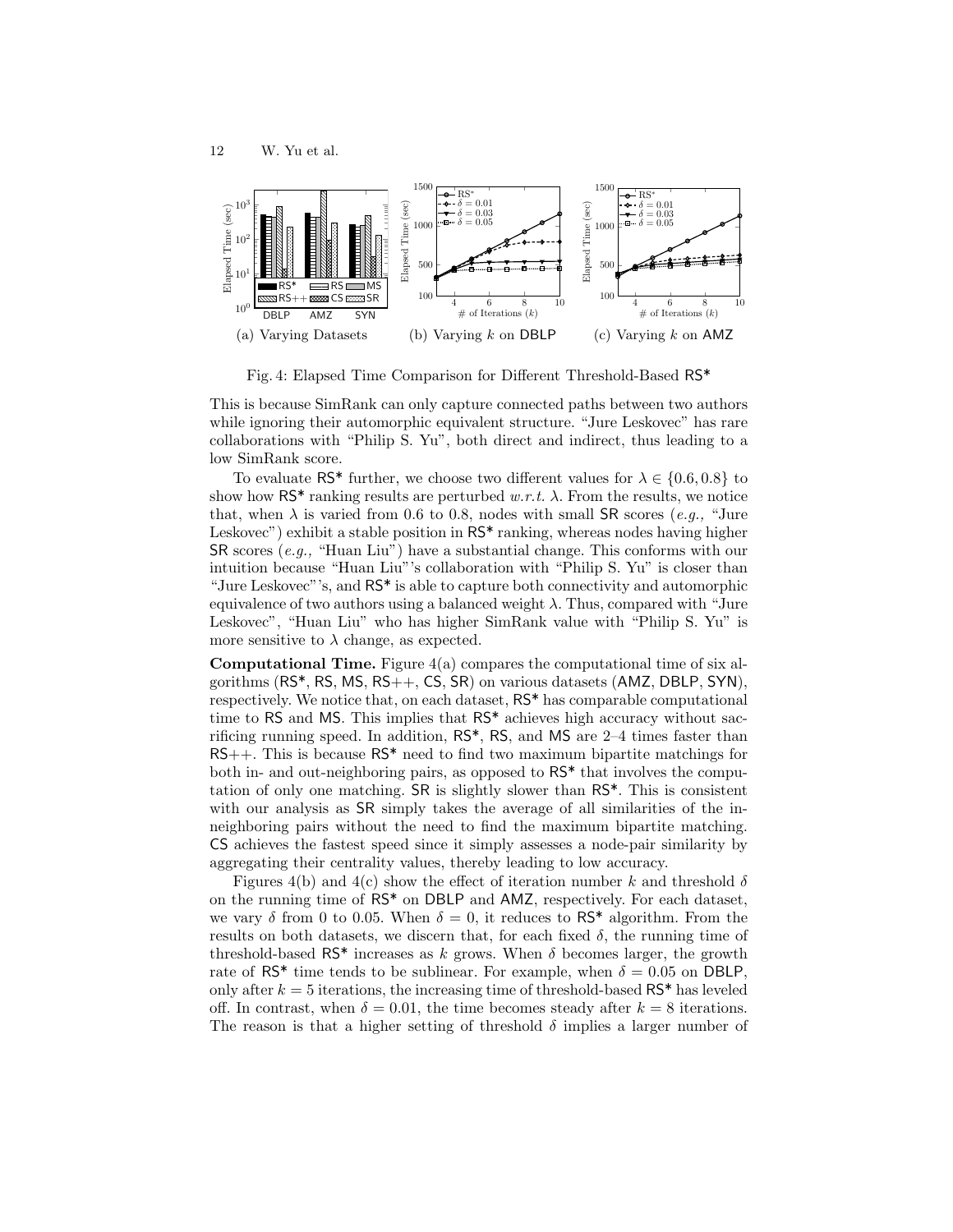pairs to be pruned per iteration, thus leading to the growth rate of the running time decreasing in an earlier stage during iterations.

# 5 Conclusion

We propose RoleSim<sup>\*</sup>, a novel similarity model that guarantees automorphic equivalence and also considers neighboring similarity information beyond automorphically equivalent sets, thereby achieving better performance than both SimRank and RoleSim. We prove the existence and uniqueness of the RoleSim\* solution, show that iteratively computing RoleSim\* is bounded, and induce a RoleSim\* distance obeying sum-transitivity of similarity scores. We also evaluate our model on DBLP, AMZ, and SYN datasets to demonstrate its superior ranking quality and comparable complexity to competitors.

# References

- 1. I. Antonellis, H. Garcia-Molina, and C.-C. Chang. SimRank++: Query rewriting through link analysis of the click graph. PVLDB, 1(1), 2008.
- 2. H. Chen and C. L. Giles. ASCOS++: an asymmetric similarity measure for weighted networks to address the problem of simrank. ACM Trans. Knowl. Discov. Data,  $10(2):15:1-15:26$ ,  $2015$ .
- 3. X. Chen, L. Lai, L. Qin, and X. Lin. StructSim: Querying structural node similarity at billion scale. In ICDE, pages 1950–1953, 2020.
- 4. Y. Fujiwara, M. Nakatsuji, H. Shiokawa, and M. Onizuka. Efficient search algorithm for SimRank. In ICDE, pages 589–600, 2013.
- 5. G. He, H. Feng, C. Li, and H. Chen. Parallel SimRank computation on large graphs with iterative aggregation. In KDD, 2010.
- 6. J. He, H. Liu, J. X. Yu, P. Li, W. He, and X. Du. Assessing single-pair similarity over graphs by aggregating first-meeting probabilities. Inf. Syst., 42:107–122, 2014.
- 7. G. Jeh and J. Widom. SimRank: A measure of structural-context similarity. In KDD, pages 538–543, 2002.
- 8. M. Jiang, A. W. Fu, R. C. Wong, and K. Wang. READS: A random walk approach for efficient and accurate dynamic simrank. PVLDB, 10(9):937–948, 2017.
- 9. R. Jin, V. E. Lee, and H. Hong. Axiomatic ranking of network role similarity. In C. Apté, J. Ghosh, and P. Smyth, editors, *Proceedings of the 17th ACM SIGKDD* International Conference on Knowledge Discovery and Data Mining, San Diego, CA, USA, August 21-24, 2011, pages 922–930. ACM, 2011.
- 10. R. Jin, V. E. Lee, and L. Li. Scalable and axiomatic ranking of network role similarity. *TKDD*, 8(1):3:1-3:37, 2014.
- 11. M. Kusumoto, T. Maehara, and K. Kawarabayashi. Scalable similarity search for SimRank. In SIGMOD, pages 325–336, 2014.
- 12. C. Li, J. Han, G. He, X. Jin, Y. Sun, Y. Yu, and T. Wu. Fast computation of SimRank for static and dynamic information networks. In EDBT, 2010.
- 13. L. Li, L. Qian, V. E. Lee, M. Leng, M. Chen, and X. Chen. Fast and accurate computation of role similarity via vertex centrality. In J. Li and Y. Sun, editors, WAI, volume 9098 of *Lecture Notes in Computer Science*, pages 123–134. Springer, 2015.
- 14. P. Li, H. Liu, J. X. Yu, J. He, and X. Du. Fast single-pair simrank computation. In Proceedings of the SIAM International Conference on Data Mining, SDM 2010, April 29 - May 1, 2010, Columbus, Ohio, USA, pages 571–582. SIAM, 2010.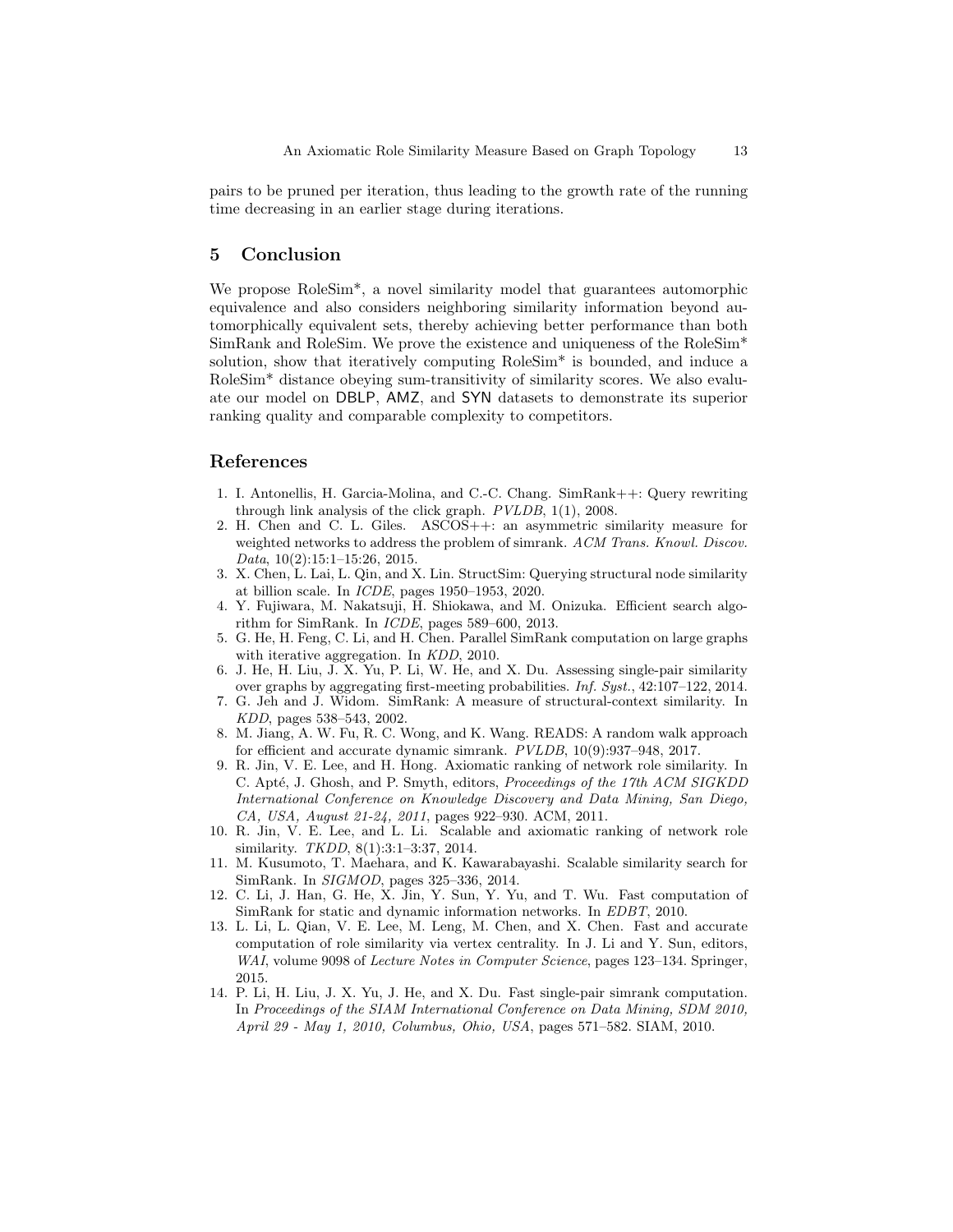- 14 W. Yu et al.
- 15. Z. Li, Y. Fang, Q. Liu, J. Cheng, R. Cheng, and J. C. S. Lui. Walking in the cloud: Parallel SimRank at scale. PVLDB, 9(1):24–35, 2015.
- 16. Y. Lin, H. Sundaram, Y. Chi, J. Tatemura, and B. L. Tseng. Detecting splogs via temporal dynamics using self-similarity analysis. TWEB, 2(1):4:1–4:35, 2008.
- 17. Z. Lin, M. R. Lyu, and I. King. MatchSim: a novel similarity measure based on maximum neighborhood matching. Knowl. Inf. Syst., 32(1):141–166, 2012.
- 18. Y. Liu, B. Zheng, X. He, Z. Wei, X. Xiao, K. Zheng, and J. Lu. ProbeSim: Scalable single-source and top-k simrank computations on dynamic graphs. PVLDB, 11(1):14–26, 2017.
- 19. D. Lizorkin, P. Velikhov, M. N. Grinev, and D. Turdakov. Accuracy estimate and optimization techniques for SimRank computation. VLDB J., 19(1), 2010.
- 20. T. Maehara, M. Kusumoto, and K. Kawarabayashi. Scalable simrank join algorithm. In ICDE, pages 603–614, 2015.
- 21. S. Rothe and H. Schütze. CoSimRank: A flexible & efficient graph-theoretic similarity measure. In ACL, pages 1392–1402. The Association for Computer Linguistics, 2014.
- 22. Y. Shao, B. Cui, L. Chen, M. Liu, and X. Xie. An efficient similarity search framework for SimRank over large dynamic graphs. PVLDB, 8(8):838–849, 2015.
- 23. Y. Shao, J. Liu, S. Shi, Y. Zhang, and B. Cui. Fast de-anonymization of social networks with structural information. Data Science and Engineering, 4(1):76–92, 2019.
- 24. B. Tian and X. Xiao. SLING: A near-optimal index structure for SimRank. In SIGMOD, pages 1859–1874, 2016.
- 25. Y. Wang, X. Lian, and L. Chen. Efficient simrank tracking in dynamic graphs. In ICDE, pages 545–556, 2018.
- 26. S. Yoon, S. Kim, and S. Park. C-Rank: A link-based similarity measure for scientific literature databases. Inf. Sci., 326:25–40, 2016.
- 27. B. Youngmann, T. Milo, and A. Somech. Boosting SimRank with semantics. In EDBT, pages 37–48, 2019.
- 28. W. Yu, X. Lin, and W. Zhang. Towards efficient SimRank computation on large networks. In ICDE, pages 601–612, 2013.
- 29. W. Yu, X. Lin, W. Zhang, and J. A. McCann. Fast all-pairs SimRank assessment on large graphs and bipartite domains. IEEE Trans. Knowl. Data Eng., 27(7):1810– 1823, 2015.
- 30. W. Yu, X. Lin, W. Zhang, and J. A. McCann. Dynamical SimRank search on time-varying networks. VLDB J., 27(1):79–104, 2018.
- 31. W. Yu, X. Lin, W. Zhang, J. Pei, and J. A. McCann. SimRank\*: Effective and scalable pairwise similarity search based on graph topology. VLDB J., 28(3):401– 426, 2019.
- 32. W. Yu, X. Lin, W. Zhang, Y. Zhang, and J. Le. SimFusion+: Extending SimFusion towards efficient estimation on large and dynamic networks. In SIGIR, pages 365– 374, 2012.
- 33. W. Yu and J. A. McCann. Efficient partial-pairs SimRank search for large networks. PVLDB, 8(5):569–580, 2015.
- 34. W. Yu and F. Wang. Fast exact CoSimRank search on evolving and static graphs. In WWW, pages 599–608, 2018.
- 35. P. Zhao, J. Han, and Y. Sun. P-Rank: A comprehensive structural similarity measure over information networks. In CIKM, 2009.
- 36. R. Zhu, Z. Zou, and J. Li. Simrank computation on uncertain graphs. In ICDE, pages 565–576, 2016.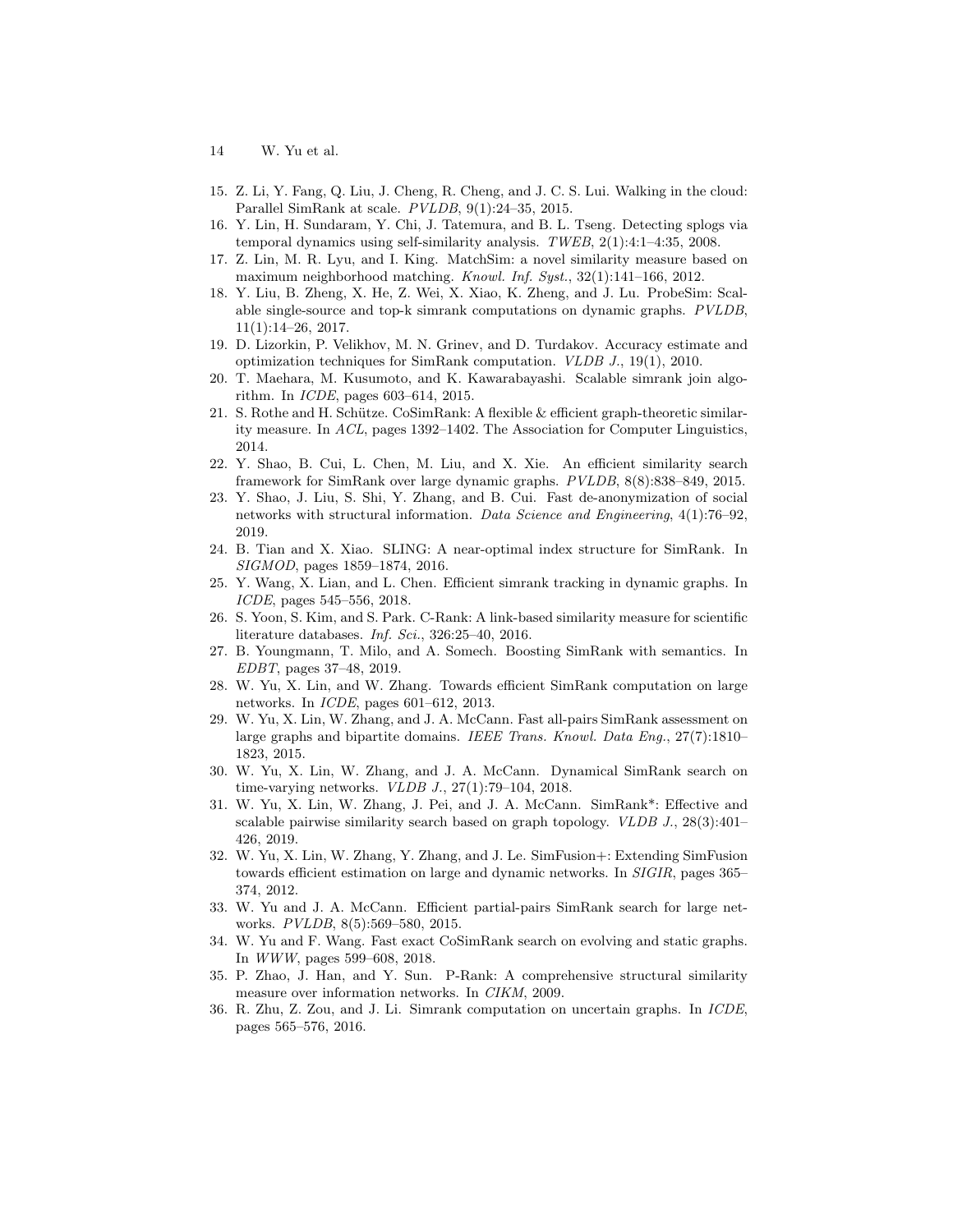# A Proofs of Theorems & Lemmas

### A.1 Proof of Theorem 1

*Proof.* 1. (Symmetry) By virtue of Eqs.(2) and (3),  $s_k(a, b) = s_k(b, a)$  follows immediately.

2. (Boundedness) We will prove by induction on k. For  $k = 0$ , it is apparent that  $s_0(a, b) = 1 \in [1 - \beta, 1]$ . For  $k > 0$ , we assume that  $s_k(x, y) \le 1$  holds, and will prove that  $s_{k+1}(x, y) \leq 1$  holds as follows: Let

$$
P_1 := \frac{1}{|I_a| + |I_b| - |M_{a,b}|} \sum_{(x,y) \in M_{a,b}} \frac{s_k(x,y)}{\leq 1} \leq \frac{|M_{a,b}|}{|I_a| + |I_b| - |M_{a,b}|} = \frac{\min\{|I_a|, |I_b|\}}{\max\{|I_a|, |I_b|\}} \leq 1
$$

$$
P_2 := \frac{1}{|I_a| \times |I_b| - |M_{a,b}|} \sum_{(x,y) \in (I_a \times I_b) - M_{a,b}} \frac{s_k(x,y)}{\leq 1} = \frac{|I_a \times I_b - M_{a,b}|}{|I_a| \times |I_b| - |M_{a,b}|} = 1
$$

Thus, Eq.(3) can be rewritten as

$$
s_{k+1}(a,b) \le \beta \times (\lambda + (1 - \lambda)) + (1 - \beta) = 1
$$

On the other hand,

$$
s_{k+1}(a,b) = \underbrace{\beta \times (\lambda \times P_1 + (1 - \lambda) \times P_2)}_{\geq 0} + (1 - \beta) \geq 1 - \beta
$$

3. (Monotonicity) We will prove by induction on k. For  $k = 0$ ,  $s_0(a, b) = 1$ . According to Eq.(3), it follows that

$$
s_1(a,b) = \beta \times \left(\lambda \times \underbrace{\frac{\min\{|I_a|, |I_b|\}}{\max\{|I_a|, |I_b|\}}} _{\leq 1} + (1 - \lambda) \times \underbrace{\frac{(|I_a| \times |I_b|) - |M_{a,b}|}{(|I_a| \times |I_b|) - |M_{a,b}|}}_{=1} \right) + (1 - \beta)
$$
  

$$
\leq \beta(\lambda + (1 - \lambda)) + (1 - \beta) = 1 = s_0(a,b)
$$

For  $k > 0$ , we assume that  $s_{k+1}(a, b) \leq s_k(a, b)$  holds, and will prove that  $s_{k+2}(a, b) \leq s_{k+1}(a, b)$  holds. According to Eq.(3), it follows that

$$
s_{k+2}(a,b) = \beta \times \left(\frac{\lambda}{|I_a| + |I_b| - |M_{a,b}|} \sum_{(x,y) \in M_{a,b}}^{\{\text{using hypothesis}\}} \le s_k(x,y) + \frac{1 - \lambda}{|I_a| \times |I_b| - |M_{a,b}|} \sum_{(x,y) \in (I_a \times I_b) - M_{a,b}} \frac{s_{k+1}(x,y)}{\le s_k(x,y)}\right) + (1 - \beta)
$$
  

$$
\leq \beta \times \left(\frac{\lambda}{|I_a| + |I_b| - |M_{a,b}|} \sum_{(x,y) \in M_{a,b}} s_k(x,y) + \frac{1 - \lambda}{|I_a| \times |I_b| - |M_{a,b}|} \sum_{(x,y) \in (I_a \times I_b) - M_{a,b}} s_k(x,y)\right) + (1 - \beta)
$$
  

$$
= s_{k+1}(a,b) \qquad \Box
$$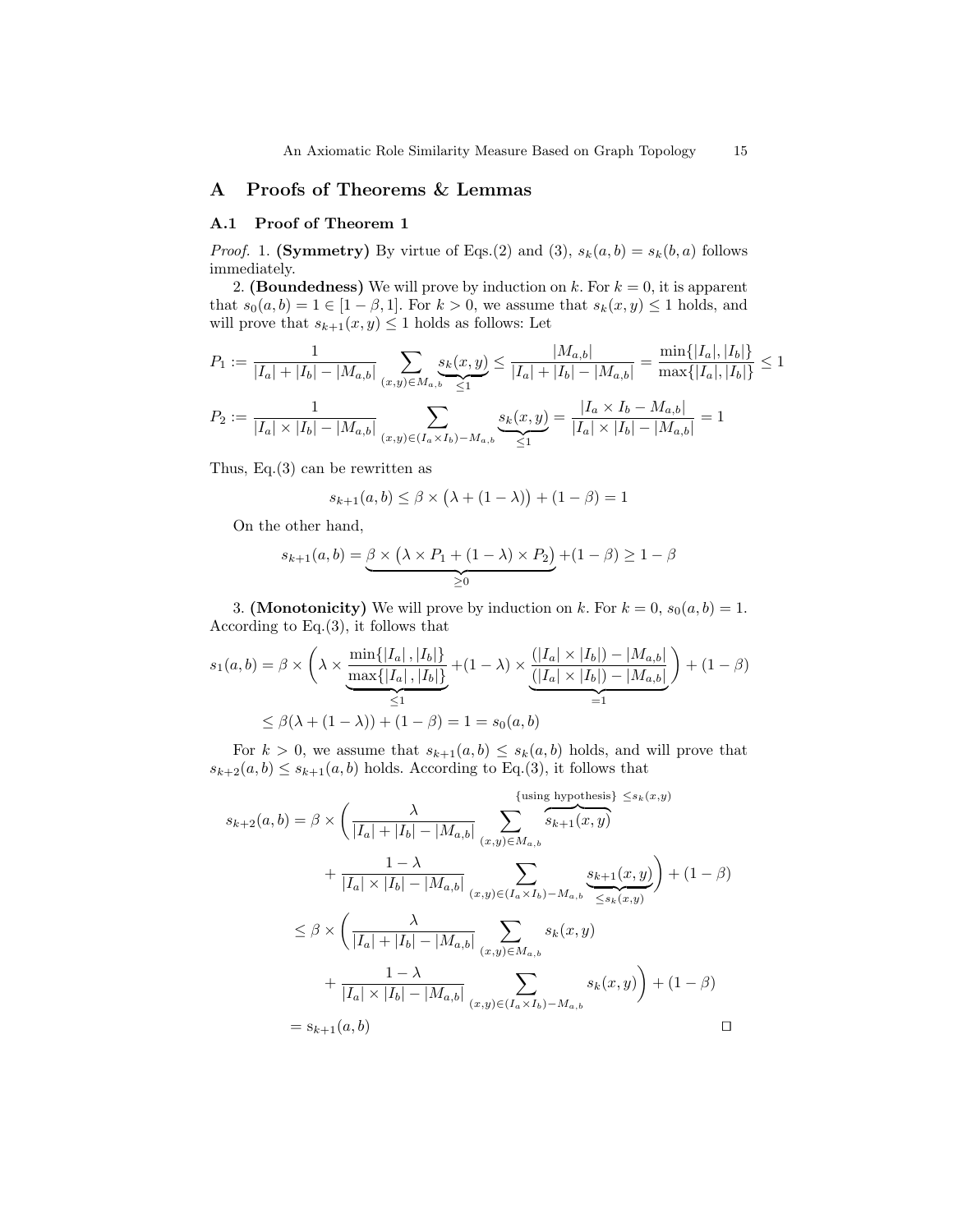## A.2 Proof of Theorem 3

*Proof.* (Existence) For each pair of nodes  $(a, b)$ , since the sequence  $\{s_k(a, b)\}_k$ is lower-bounded by  $(1 - \beta)$  (according to Property 2) and non-increasing (according to Property 3), by Monotone Convergence Theorem,  $\{s_k(a, b)\}\$  will converge to its infimum, denoted as  $s(a, b)$ , which is the exact RoleSim<sup>\*</sup> solution, *i.e.*,  $\lim_{k\to\infty} s_k(a, b) = s(a, b).$ 

(Uniqueness) For each pair of nodes  $(a, b)$ , suppose there exist two solutions,  $s(a, b)$  and  $\tilde{s}(a, b)$ , that satisfy Eq.(3). We will prove that  $s(a, b) = \tilde{s}(a, b)$ . Let  $\delta(a, b) := s(a, b) - \tilde{s}(a, b)$  and  $\Delta := \max_{(a, b)} \{ |\delta(a, b)| \}$ . Then,

$$
\delta(a,b) = s(a,b) - \tilde{s}(a,b)
$$
  

$$
= \beta \times \left(\frac{\lambda}{|I_a| + |I_b| - |M_{a,b}|} \sum_{(x,y) \in M_{a,b}} \widetilde{s(x,y) - \tilde{s}(x,y)}\right)
$$
  

$$
+ \frac{1 - \lambda}{|I_a| \times |I_b| - |M_{a,b}|} \sum_{(x,y) \in (I_a \times I_b) - M_{a,b}} \underbrace{s(x,y) - \tilde{s}(x,y)}_{=\delta(x,y)}
$$

Therefore, taking the absolute value of both sides and applying triangle inequality  $|x + y| \leq |x| + |y|$  produces

$$
|\delta(a,b)| \leq \beta \times \left(\frac{\lambda}{|I_a| + |I_b| - |M_{a,b}|} \times \left| \sum_{(x,y) \in M_{a,b}} \delta(x,y) \right| + \frac{1 - \lambda}{|I_a| \times |I_b| - |M_{a,b}|} \times \left| \sum_{(x,y) \in (I_a \times I_b) - M_{a,b}} \delta(x,y) \right| \right)
$$
  

$$
\leq \beta \times \left(\frac{\lambda}{|I_a| + |I_b| - |M_{a,b}|} \times \sum_{(x,y) \in M_{a,b}} \frac{\left| \delta(x,y) \right|}{\leq \Delta} + \frac{1 - \lambda}{|I_a| \times |I_b| - |M_{a,b}|} \times \sum_{(x,y) \in (I_a \times I_b) - M_{a,b}} \frac{\left| \delta(x,y) \right|}{\leq \Delta} \right)
$$
  

$$
\leq \beta(\lambda \times \Delta + (1 - \lambda) \times \Delta) = \beta \times \Delta \qquad (\forall a,b)
$$

Thus,  $\Delta = \max_{(a,b)} \{ |\delta(a,b)| \} \leq \beta \times \Delta$ , implying  $\Delta = 0$ , *i.e.*,  $s(a,b) = \tilde{s}(a,b)$ .  $\Box$ 

# A.3 Proof of Theorem 4

*Proof.* We prove by induction on k. For  $k = 0$ ,  $s_0(a, b) = 1$ . According to Property 2 of Theorem 1,  $1 - \beta \le s_k(a, b) \le 1$ , implying that  $1 - \beta \le s(a, b) \le 1$ . Thus,  $s_0(a, b) - s(a, b) \leq \beta$ .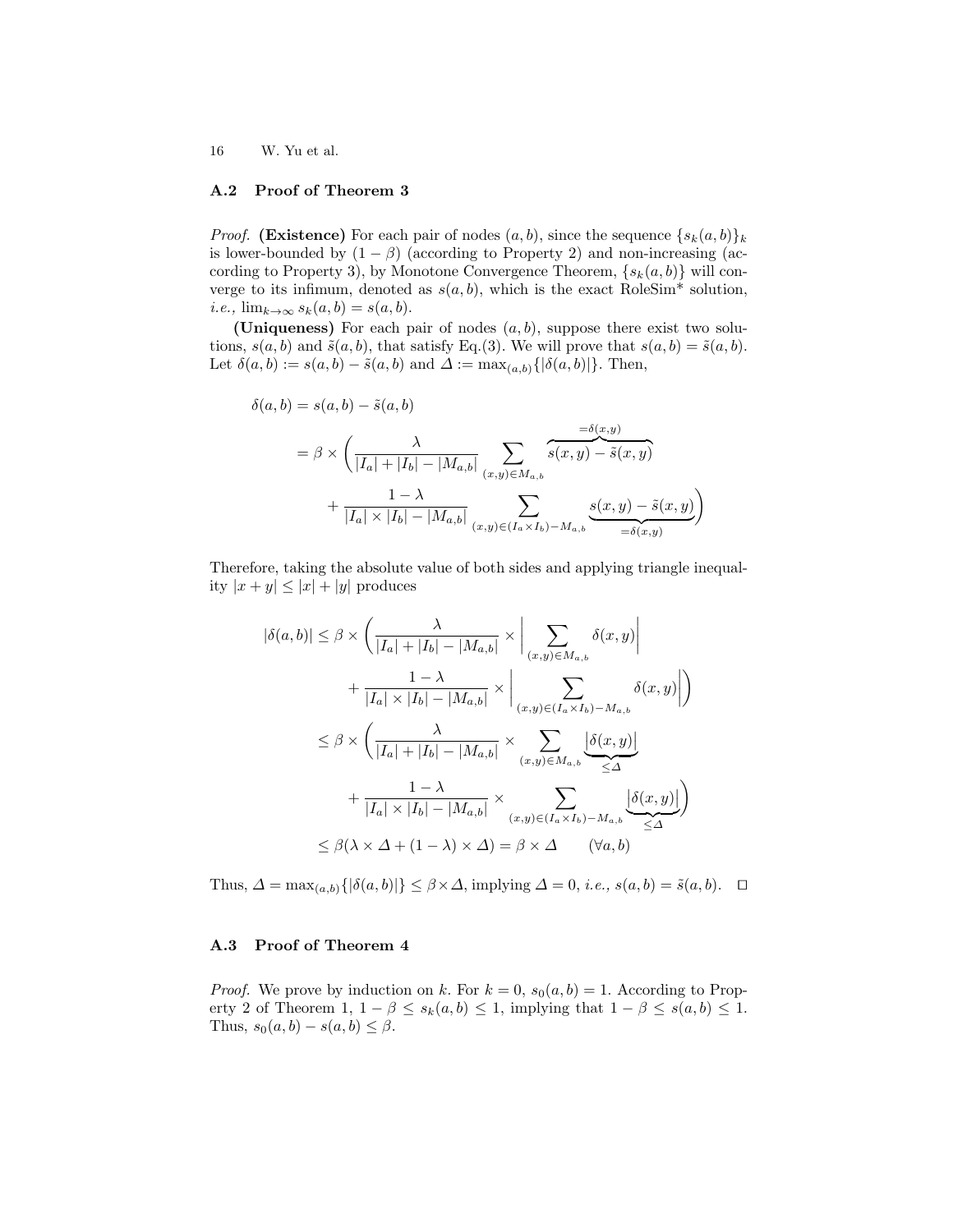For  $k > 0$ , we assume that  $s_k(a, b) - s(a, b) \leq \beta^{k+1}$  holds, and will prove that  $s_{k+1}(a, b) - s(a, b) \leq \beta^{k+2}$  holds. Subtracting Eq.(3) from Eq.(1) produces

$$
s_{k+1}(a,b) - s(a,b) = \beta \times \left(\frac{\lambda}{|I_a| + |I_b| - |M_{a,b}|} \sum_{(x,y) \in M_{a,b}} \overbrace{s_k(x,y) - s(x,y)}^{ \leq \beta^{k+1}}\right)
$$
  
+ 
$$
\frac{1 - \lambda}{|I_a| \times |I_b| - |M_{a,b}|} \sum_{(x,y) \in (I_a \times I_b) - M_{a,b}} \underbrace{s_k(x,y) - s(x,y)}_{\leq \beta^{k+1}} \right)
$$
  

$$
\leq \beta(\lambda \times \beta^{k+1} + (1 - \lambda) \times \beta^{k+1}) = \beta^{k+2} \qquad (\forall a,b) \qquad \Box
$$

#### A.4 Proof of Lemma 1

*Proof.* Without loss of generality, we only consider the case of  $|I_a| \leq |I_b| \leq |I_c|$ . The proofs for other cases are similar, and omitted here due to space limitation. In this case, we have

$$
|I_a| + |I_b| - |M_{a,b}| = \max\{|I_a|, |I_b|\} = |I_b|.
$$

Hence,  $P_1$  in Eq.(5) can be rewritten as

$$
P_{1} = \frac{1}{|I_{b}|} \sum_{(x,y)\in M_{a,b}} s_{k}(x,y) + \frac{1}{|I_{c}|} \sum_{(y,z)\in M_{b,c}} s_{k}(y,z) - \frac{1}{|I_{c}|} \sum_{(x,z)\in M_{a,c}} s_{k}(x,z)
$$

$$
= \left(\frac{1}{|I_{b}|} - \frac{1}{|I_{c}|}\right) \sum_{(x,y)\in M_{a,b}} s_{k}(x,y)
$$

$$
+ \frac{1}{|I_{c}|} \left(\sum_{(x,y)\in M_{a,b}} s_{k}(x,y) + \sum_{(y,z)\in M_{b,c}} s_{k}(y,z) - \sum_{(x,z)\in M_{a,c}} s_{k}(x,z)\right)
$$
(8)

To find an upper bound of Part 1(a), since  $\sum$  $(x,y)\in M_{a,b}$  $s_k(x, y) \leq \sum$  $(x,y) \in M_{a,b}$  $1 = |M_{a,b}|,$ it follows that

Part 1(a) 
$$
\leq \left(\frac{1}{|I_b|} - \frac{1}{|I_c|}\right) \times |M_{a,b}| = \left(\frac{1}{|I_b|} - \frac{1}{|I_c|}\right) \times |I_a|
$$
 (9)

To get an upper bound of Part 1(b), let

$$
\tilde{I}_b = \{ y \mid \forall x \in I_a, \quad \exists y \in I_b, \quad s.t. \ (x, y) \in M_{a,b} \}
$$
\n
$$
\tilde{M}_{a,c} = \{ (x, z) \mid \exists y \in I_b, \quad s.t. \ (x, y) \in M_{a,b} \ \land \ (y, z) \in M_{b,c} \}
$$

Then,  $M_{b,c}$  can be partitioned into two parts:  $M_{b,c} = M_{b,c}^{(1)} \cup M_{b,c}^{(2)}$  where

$$
M_{b,c}^{(1)} = \{(y, z) \in M_{b,c} \mid y \in \tilde{I}_b, z \in I_c\}
$$
  

$$
M_{b,c}^{(2)} = \{(y, z) \in M_{b,c} \mid y \in I_b - \tilde{I}_b, z \in I_c\}
$$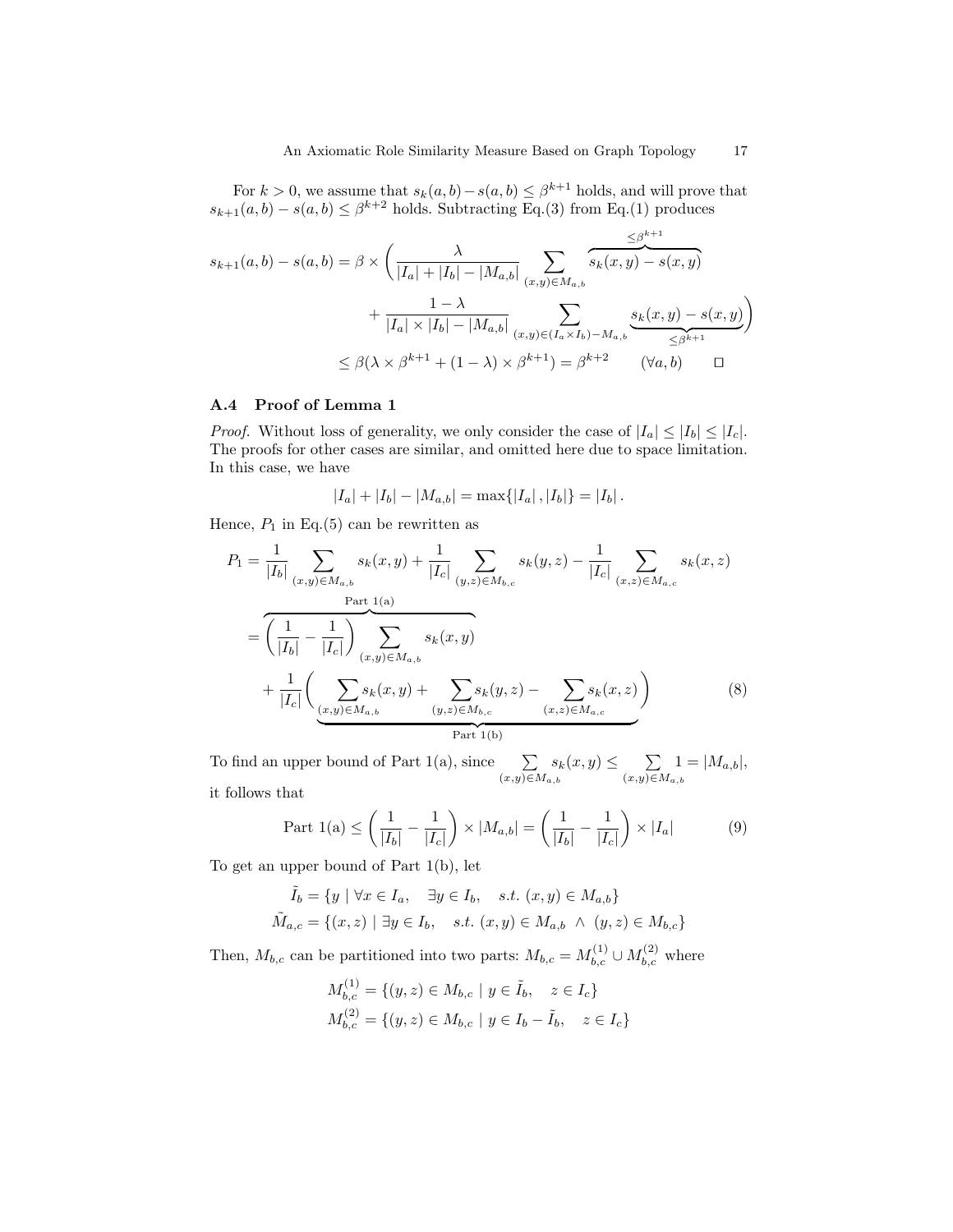Therefore,

Part 1(b) = 
$$
\sum_{(x,y)\in M_{a,b}} s_k(x,y) + \sum_{(y,z)\in M_{b,c}} s_k(y,z) - \sum_{(x,z)\in M_{a,c}} s_k(x,z)
$$
  
\n= 
$$
\left(\sum_{(x,y)\in M_{a,b}} s_k(x,y) + \sum_{(y,z)\in M_{b,c}} s_k(y,z)\right) + \sum_{(y,z)\in M_{b,c}} \underbrace{s_k(y,z)}_{(y,z)\in M_{b,c}} - \sum_{(x,z)\in M_{a,c}} s_k(x,z)
$$
  
\n
$$
\leq \left(\sum_{\substack{(x,z)\in \tilde{M}_{a,c}} s_k(x,z) + |I_a| \atop (x,z)\in M_{a,c}}} + \left(\underbrace{|M_{b,c}|}_{=|I_b|} - \underbrace{|I_b|}_{=|I_a|}\right) - \sum_{(x,z)\in M_{a,c}} s_k(x,z) \leq |I_b| \tag{10}
$$

Substituting Eqs.(9) and (10) into (8) produces

$$
P_1 \le \left(\frac{1}{|I_b|} - \frac{1}{|I_c|}\right)|I_a| + \frac{|I_b|}{|I_c|} = \frac{|I_a|}{|I_b|} + \frac{|I_b| - |I_a|}{|I_c|} \le \frac{|I_a|}{|I_b|} + \frac{|I_b| - |I_a|}{|I_b|} \le 1 \qquad \Box
$$

For each  $x \in I_a$ , there exist  $y_x \in I_b$  and  $z_x \in I_c$  such that  $(x, y_x) \in M_{a,b}$  and  $(x, z_x) \in M_{a,c}$ . Then, for each  $z \in I_c - \{z_x\}$ , there exists  $y \in I_b$  such that

$$
s_k(x, y) + s_k(y, z) - s_k(x, z) \le 1
$$

Summing both sides of the inequality over all  $z \in I_c - \{z_x\}$  and all  $y \in I_b$  yields

$$
\underbrace{\sum_{y \in I_b} \sum_{z \in I_c - \{z_x\}} s_k(x, y)}_{\text{Part } 2(a)} + \underbrace{\sum_{y \in I_b} \sum_{z \in I_c - \{z_x\}} s_k(y, z)}_{\text{Part } 2(b)} - \underbrace{\sum_{y \in I_b} \sum_{z \in I_c - \{z_x\}} s_k(x, z)}_{= |I_b| \times \sum_{z \in I_c - \{z_x\}} s_k(x, z)} \le (|I_c| - 1) \times |I_b|
$$

where

Part 2(a) = (|I<sub>c</sub>| - 1) × 
$$
\sum_{y \in I_b} s_k(x, y) \ge (|I_c| - 1) \times \sum_{y \in I_b - \{y_x\}} s_k(x, y)
$$
  
Part 2(b) =  $\sum_{(y,z) \in (I_b \times I_c)} s_k(y, z) - \sum_{\substack{y \in I_b \\ \le (\sum_{(y,z) \in M_{b,c}} s_k(y,z))}} s_k(y, z) \ge \sum_{(y,z) \in (I_b \times I_c) - M_{b,c}} s_k(y, z)$ 

Therefore, it follows that

$$
(|I_c|-1) \times \sum_{y \in I_b - \{y_x\}} s_k(x, y) + \sum_{(y, z) \in (I_b \times I_c) - M_{b,c}} s_k(y, z) - |I_b| \times \sum_{z \in I_c - \{z_x\}} s_k(x, z) \le (|I_c|-1) \times |I_b|
$$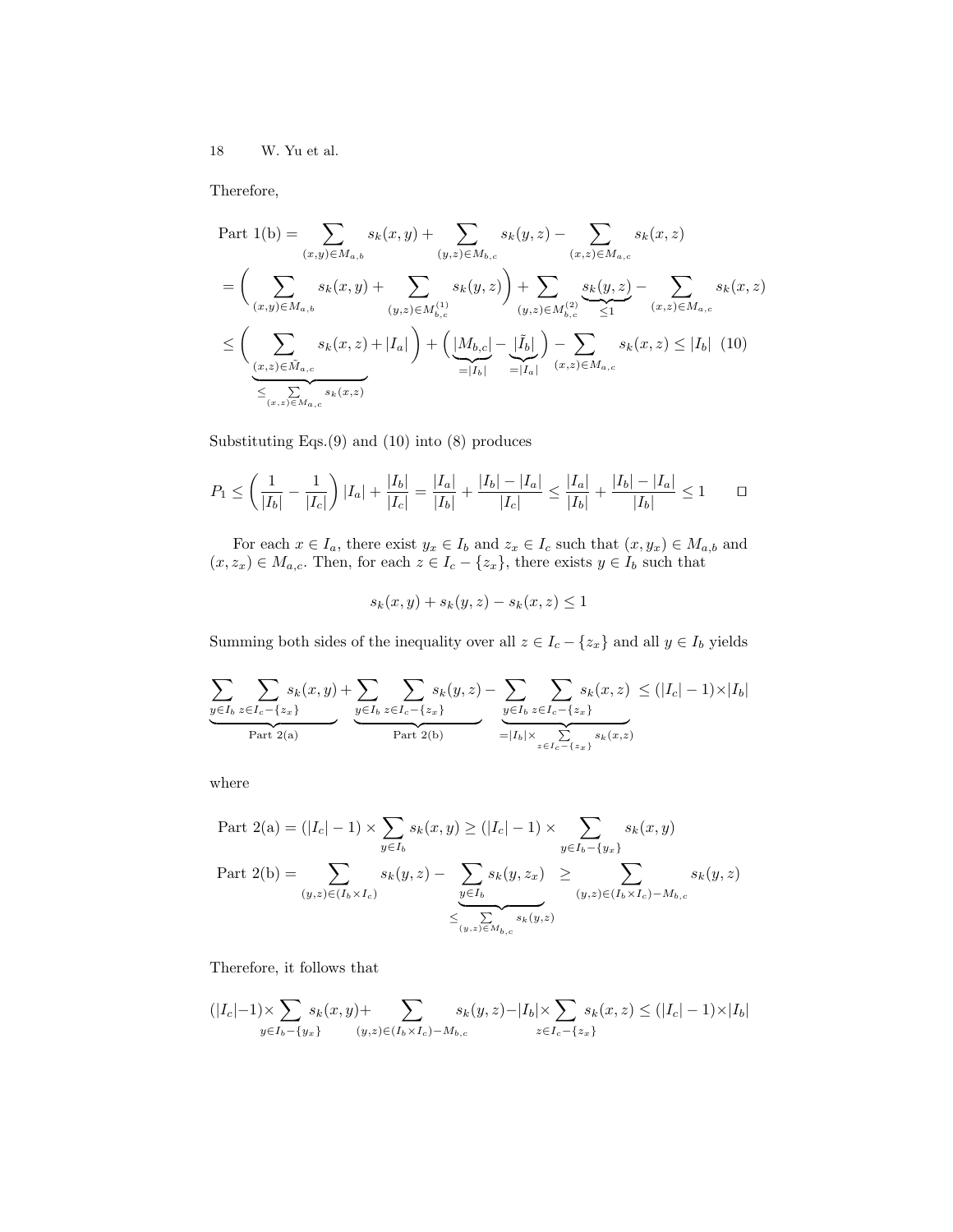Summing both sides of the inequality over all  $x \in I_a$  produces

$$
(|I_{c}|-1) \times \sum_{x \in I_{a}} \sum_{y \in (I_{a} \times I_{b})-M_{a,b}}^{s_{k}(x,y)} s_{k}(x,y) + |I_{a}| \times \sum_{(y,z) \in (I_{b} \times I_{c})-M_{b,c}} s_{k}(y,z) -|I_{b}| \times \sum_{x \in I_{a}} \sum_{z \in I_{c}-\{z_{x}\}}^{s_{k}(x,z)} s_{k}(x,z) \leq |I_{a}| \times (|I_{c}|-1) \times |I_{b}| - \sum_{(x,z) \in (I_{a} \times I_{c})-M_{a,c}}^{s_{k}(x,z)} s_{k}(x,z)
$$

Since U  $x \in I_a$  $\{(x,y_x)\}\ =\ M_{a,b}$  and  $\bigcup$  $x \in I_a$  $\{(x, z_x)\}\ =\ M_{a,c}$ , we divide both sides of the inequality by  $(|I_a| \times (|I_c| - 1) \times |I_b|)$  to get  $P_2 \le 1$  in Eq.(6).

## A.5 Proof of Theorem 2

*Proof.* By the definition of  $d(a, b) := 1 - s(a, b)$ , based on the fact that

$$
d(a,b) + d(b,c) \ge d(a,c) \quad \Leftrightarrow \quad 1 - s(a,b) + 1 - s(b,c) \ge 1 - s(a,c)
$$
  

$$
\Leftrightarrow \quad s(a,b) + s(b,c) - s(a,c) \le 1 \tag{11}
$$

in what follows we will prove Eq.(11) holds by induction on k. For  $k = 0$ , by virtue of  $Eq.(2)$ , it is apparently that

$$
s_0(a,b) + s_0(b,c) - s_0(a,c) = 1 + 1 - 1 = 1 \le 1.
$$

For  $k > 0$ , we assume that  $s_k(a, b) + s_k(b, c) - s_k(a, c) \leq 1$  holds, and will prove that  $s_{k+1}(a, b) + s_{k+1}(b, c) - s_{k+1}(a, c) \le 1$  holds.

Let  $P_1$  and  $P_2$  be defined by Eqs.(5) and (6), respectively. According to Lemma 1, it follows from  $P_1 \leq 1$  and  $P_2 \leq 1$  that

$$
s_{k+1}(a,b) + s_{k+1}(b,c) - s_{k+1}(a,c) = \beta(\lambda \times P_1 + (1 - \lambda) \times P_2) + (1 - \beta) \leq \beta(\lambda \times 1 + (1 - \lambda) \times 1) + (1 - \beta) \leq 1. \quad \Box
$$

# B Description of RoleSim\* Algorithm

Algorithm. The fixed-Point scheme in Eqs.(2) and (3) implies an iterative algorithm for RoleSim\* computation, as illustrated in Algorithm 1. It starts initialising all pairs of similarities to 1s (line 1), and carries out iterative computations of similarities for each pair of nodes (lines 3–15). If there are no in-neighbors for node a or b,  $s(a, b)$  is set to  $1 - \beta$  (lines 4–6). Otherwise, it finds maximum weighed matching  $M_{a,b}$  in bipartite graph  $(I_a \cup I_b, I_a \times I_b)$  (8), and averages the  $(k-1)$ -th iterative similarities over  $M_{a,b}$  (resp.  $(I_a \times I_b) - M_{a,b}$ ) to get  $w_1$ (resp.  $w_2$ ) (lines 9–14). Then, the weighted average of  $w_1$  and  $w_2$  is returned as score  $s_k(a, b)$  at k-th iteration. This process continues till all pairs of similarities are computed for each iteration.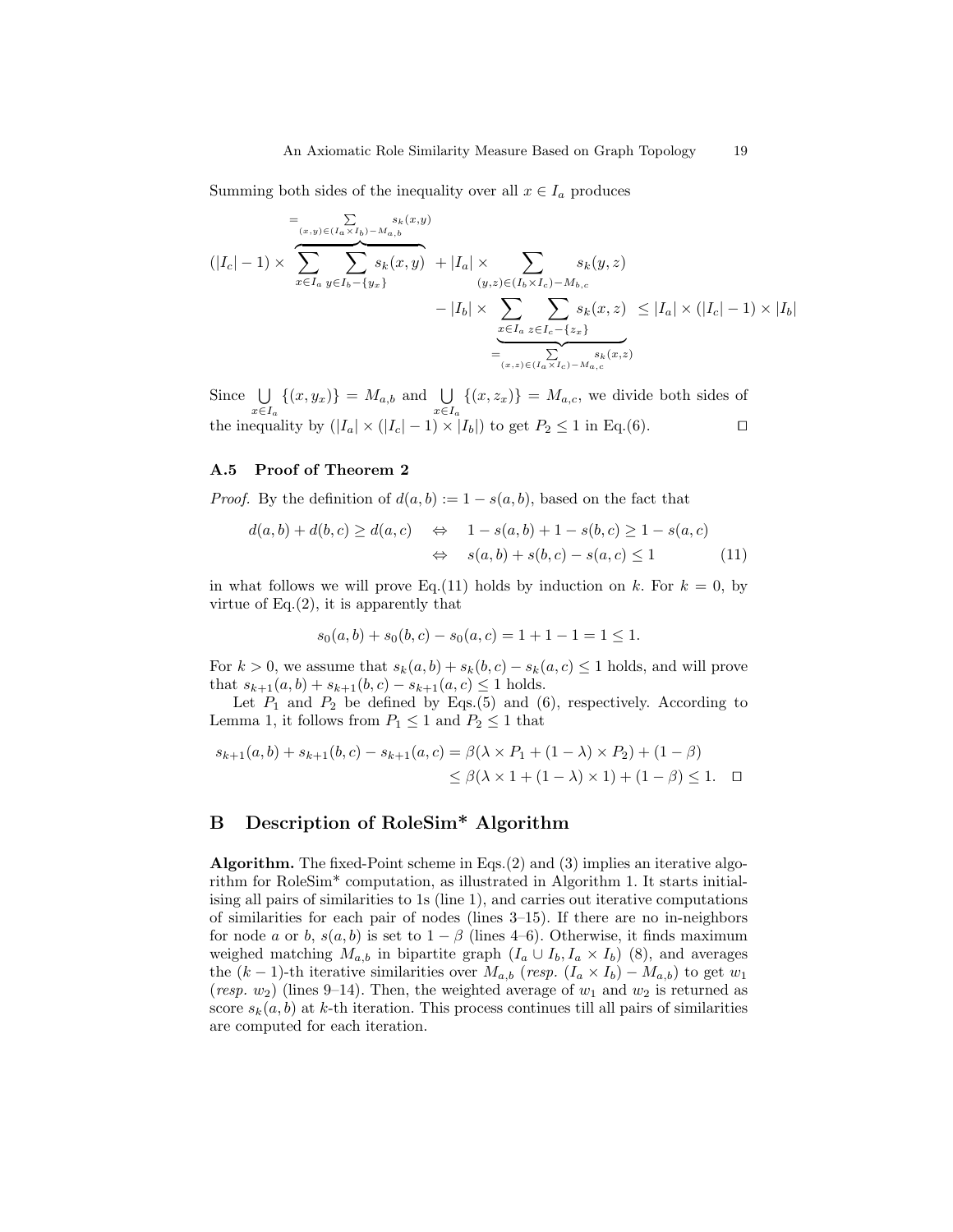**Algorithm 1:** RoleSim<sup>\*</sup>  $(G, \beta, \lambda, K)$ 

**Input** : digraph  $G = (V, E)$ , decay factor  $\beta$ , relative weight  $\lambda$ , #-iterations K **Output:** RoleSim<sup>\*</sup> scores  $s_K(*, *)$ . 1 initialise  $s_0(*,*) := 1$ 2 for  $k := 1, 2, \dots, K$  do 3 correach pair  $(a, b) \in V^2$  do 4 |  $I_a := \{x \in V \mid (x, a) \in E\}, \quad I_b := \{x \in V \mid (x, b) \in E\}$ 5 if  $I_a = \emptyset$  or  $I_b = \emptyset$  then 6 | |  $s_k(a, b) := 1 - \beta$ 7 | else 8  $\parallel$   $M_{a,b} :=$  maximum matching in bipartite graph  $(I_a \cup I_b, I_a \times I_b)$ **9** initialise  $t_1 := 0$  and  $t_2 := 0$ 10 **for do** foreach  $(x, y) \in M_{a,b}$  do 11 |  $t_1 := t_1 + s_{k-1}(x, y)$ 12 | foreach  $(x, y) \in (I_a \times I_b) - M_{a,b}$  do 13 | | |  $t_2 := t_2 + s_{k-1}(x, y)$ 14  $\vert \vert \vert w_1 := \lambda/(|I_a| + |I_b| - |M_{a,b}|), \quad w_2 := (1 - \lambda)/(|I_a| \times |I_b| - |M_{a,b}|)$ 15  $\vert \vert$   $\vert$  sk(a, b) :=  $\beta \times (w_1 \times t_1 + w_2 \times t_2) + (1 - \beta)$ 

```
16 return s_K(*,*)
```


Fig. 5: Accuracy Comparison for Different Threshold-Based RS\* C Additional Experiments

Effect of Threshold  $\delta$  on RS<sup>\*</sup> Accuracy. Figures 5(a) and 5(b) show the influence of threshold  $\delta$  on RS<sup>\*</sup> accuracy over real datasets (DBLP and AMZ). The accuracy is evaluated using three ranking measures (Spearman, Kendall, nDCG). We randomly sample 100 queries from each dataset, and vary threshold δ from 0.01 to 0.05. For each δ, we compute single-source threshold based RS\* similarities  $\{s_k^{\delta}(*, q)\}\;$  w.r.t. each query q. Choosing non-threshold based RS\* similarities  $\{s_k(*, q)\}\$ as the baseline, we evaluate the average value of Spearman, Kendall, and nDCG, respectively, for each threshold based RS\* over 100 queries on each dataset. We notice that, on each dataset, all the threshold based  $RS^*$  consistently achieve  $> 98\%$  accuracy by each ranking measure. For top-100 results on both datasets, the similarity rankings attain  $> 99\%$  nDCGs on average. These imply that the accuracy compromised by the threshold based RS\*